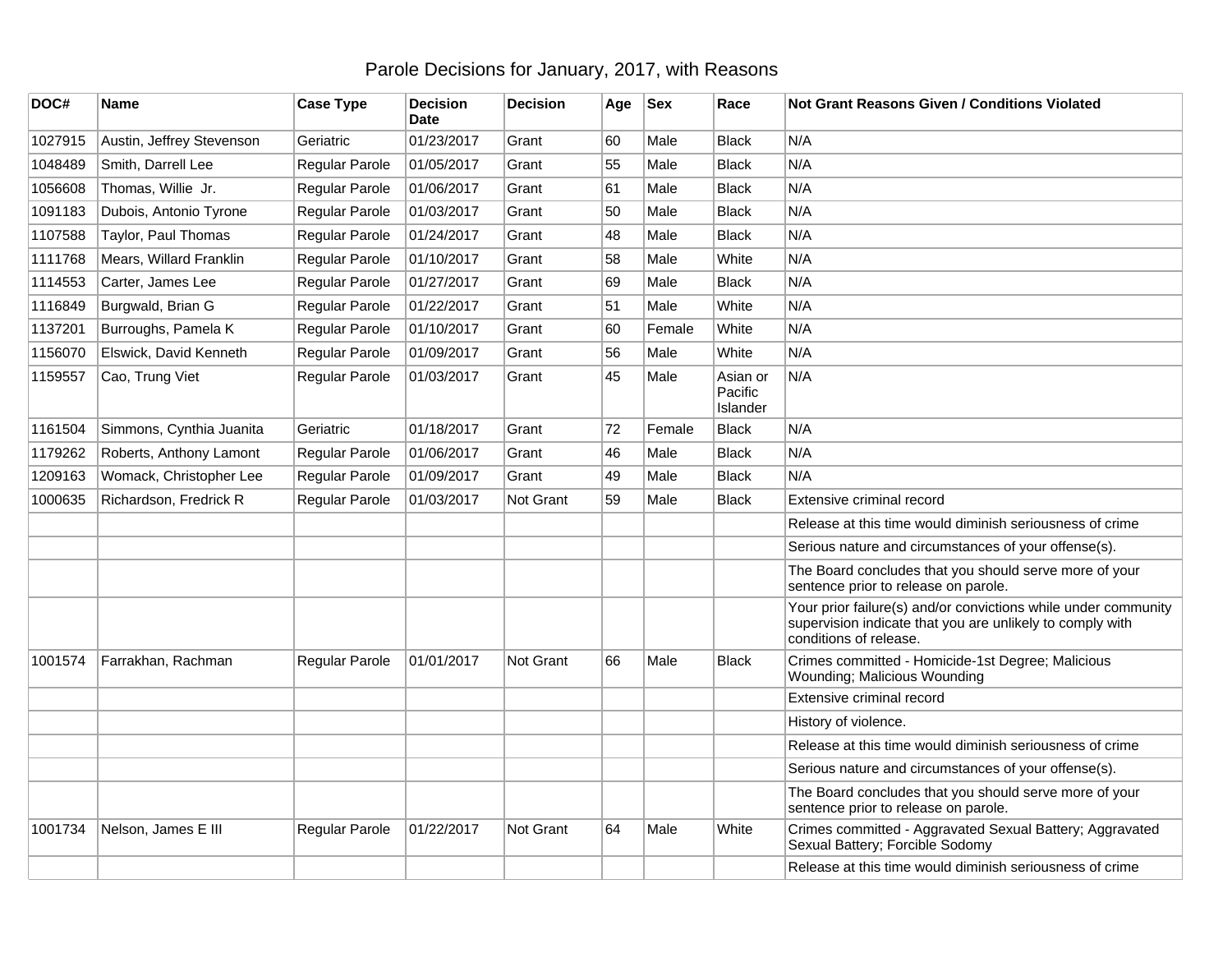| DOC#    | <b>Name</b>                  | <b>Case Type</b>      | <b>Decision</b><br>Date | <b>Decision</b>  | Age | <b>Sex</b> | Race         | Not Grant Reasons Given / Conditions Violated                                                                                                         |
|---------|------------------------------|-----------------------|-------------------------|------------------|-----|------------|--------------|-------------------------------------------------------------------------------------------------------------------------------------------------------|
| 1001734 | Nelson, James E III          | Regular Parole        | 01/22/2017              | Not Grant        | 64  | Male       | White        | Serious nature and circumstances of your offense(s).                                                                                                  |
|         |                              |                       |                         |                  |     |            |              | The Board considers you to be a risk to the community.                                                                                                |
| 1002687 | Muhsin, Jihad Sa'id          | <b>Regular Parole</b> | 01/01/2017              | <b>Not Grant</b> | 45  | Male       | <b>Black</b> | Extensive criminal record                                                                                                                             |
|         |                              |                       |                         |                  |     |            |              | Release at this time would diminish seriousness of crime                                                                                              |
|         |                              |                       |                         |                  |     |            |              | Your prior failure(s) and/or convictions while under community<br>supervision indicate that you are unlikely to comply with<br>conditions of release. |
| 1004076 | Johnson, Sterling Alfred Sr. | <b>Regular Parole</b> | 01/30/2017              | Not Grant        | 71  | Male       | Black        | Crimes committed - Homicide-1st Degree; Robbery -<br>Attempted                                                                                        |
|         |                              |                       |                         |                  |     |            |              | Other                                                                                                                                                 |
|         |                              |                       |                         |                  |     |            |              | Release at this time would diminish seriousness of crime                                                                                              |
|         |                              |                       |                         |                  |     |            |              | Serious nature and circumstances of your offense(s).                                                                                                  |
| 1005357 | Sanders, Anthony J           | Geriatric             | 01/06/2017              | <b>Not Grant</b> | 61  | Male       | <b>Black</b> | Extensive criminal record                                                                                                                             |
|         |                              |                       |                         |                  |     |            |              | Serious nature and circumstances of your offense(s).                                                                                                  |
|         |                              |                       |                         |                  |     |            |              | The Board considers you to be a risk to the community.                                                                                                |
|         |                              |                       |                         |                  |     |            |              | Your record of institutional infractions indicates a disregard for<br>rules and that you are not ready to conform to society.                         |
| 1009426 | Beck, John David             | Regular Parole        | 01/08/2017              | <b>Not Grant</b> | 54  | Male       | White        | Conviction of a new crime while incarcerated                                                                                                          |
|         |                              |                       |                         |                  |     |            |              | Extensive criminal record                                                                                                                             |
|         |                              |                       |                         |                  |     |            |              | Release at this time would diminish seriousness of crime                                                                                              |
|         |                              |                       |                         |                  |     |            |              | Serious nature and circumstances of your offense(s).                                                                                                  |
|         |                              |                       |                         |                  |     |            |              | You need to show a longer period of stable adjustment.                                                                                                |
| 1013212 | Metz, Percell                | Geriatric             | 01/09/2017              | <b>Not Grant</b> | 60  | Male       | <b>Black</b> | Extensive criminal record                                                                                                                             |
|         |                              |                       |                         |                  |     |            |              | History of violence.                                                                                                                                  |
|         |                              |                       |                         |                  |     |            |              | Release at this time would diminish seriousness of crime                                                                                              |
|         |                              |                       |                         |                  |     |            |              | The Board considers you to be a risk to the community.                                                                                                |
| 1014456 | Gordon, Carl Dwayne          | Regular Parole        | 01/06/2017              | <b>Not Grant</b> | 53  | Male       | <b>Black</b> | No Interest in Parole                                                                                                                                 |
| 1015001 | Briley, Anthony Ray          | Regular Parole        | 01/05/2017              | <b>Not Grant</b> | 59  | Male       | <b>Black</b> | Crimes committed - Homicide/Murder; Homicide/Murder;<br>Homicide/Murder                                                                               |
|         |                              |                       |                         |                  |     |            |              | Release at this time would diminish seriousness of crime                                                                                              |
|         |                              |                       |                         |                  |     |            |              | Serious nature and circumstances of your offense(s).                                                                                                  |
|         |                              |                       |                         |                  |     |            |              | The Board considers you to be a risk to the community.                                                                                                |
| 1015980 | Williams, Jimmie Lee         | Regular Parole        | 01/31/2017              | Not Grant        | 47  | Male       | White        | Crimes committed - Assault: On Law<br>Enf/Judge/Doc/Fire/Emerg Person; Arson; Arson                                                                   |
|         |                              |                       |                         |                  |     |            |              | Serious nature and circumstances of your offense(s).                                                                                                  |
|         |                              |                       |                         |                  |     |            |              | The Board considers you to be a risk to the community.                                                                                                |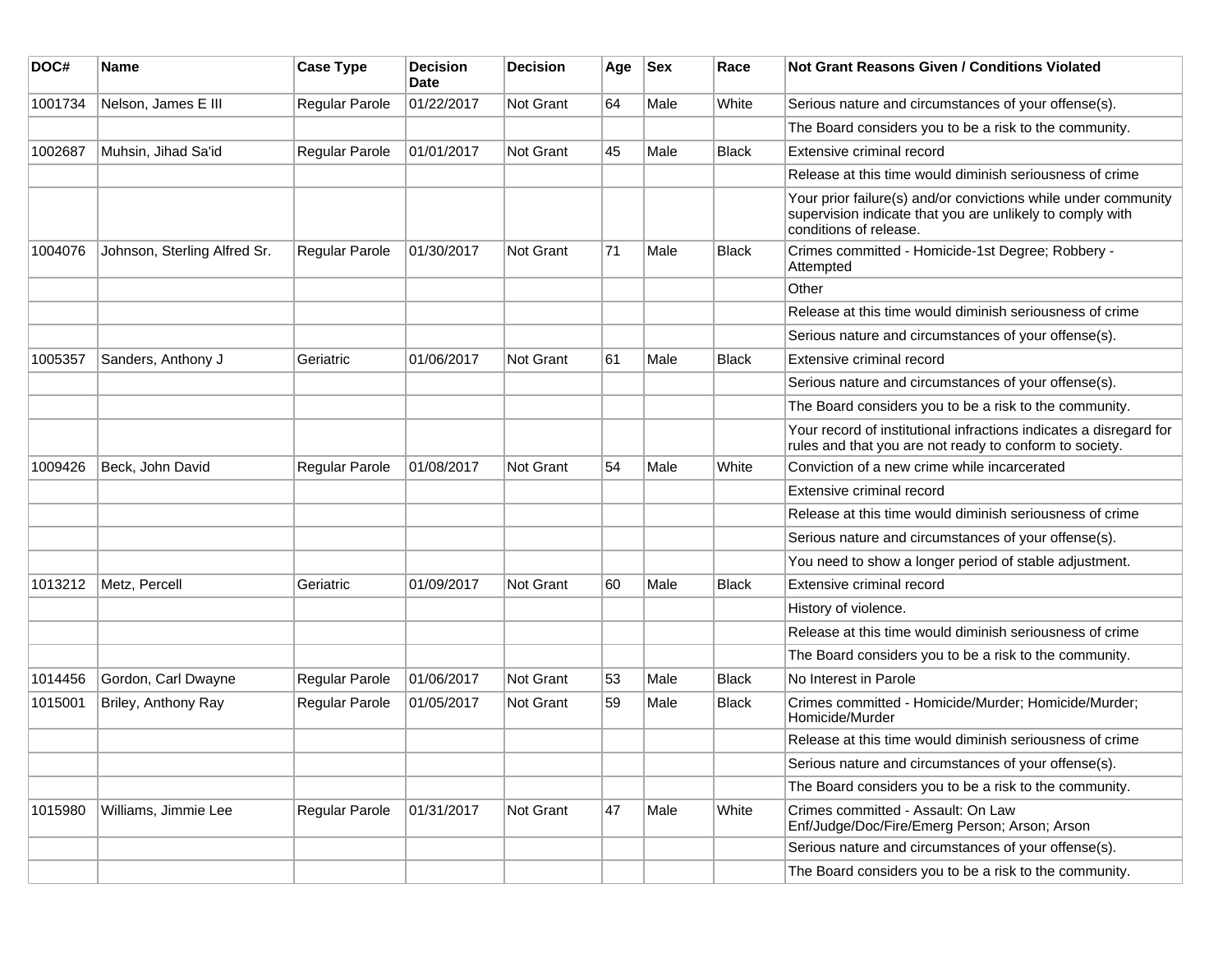| DOC#    | Name                    | <b>Case Type</b>      | <b>Decision</b><br>Date | <b>Decision</b>  | Age | <b>Sex</b> | Race         | Not Grant Reasons Given / Conditions Violated                                                                                                         |
|---------|-------------------------|-----------------------|-------------------------|------------------|-----|------------|--------------|-------------------------------------------------------------------------------------------------------------------------------------------------------|
| 1015980 | Williams, Jimmie Lee    | Regular Parole        | 01/31/2017              | Not Grant        | 47  | Male       | White        | You need to show a longer period of stable adjustment.                                                                                                |
|         |                         |                       |                         |                  |     |            |              | Your prior failure(s) and/or convictions while under community<br>supervision indicate that you are unlikely to comply with<br>conditions of release. |
| 1016956 | France, Charles         | Regular Parole        | 01/01/2017              | Not Grant        | 50  | Male       | <b>Black</b> | Conviction of a new crime while incarcerated                                                                                                          |
|         |                         |                       |                         |                  |     |            |              | Extensive criminal record                                                                                                                             |
|         |                         |                       |                         |                  |     |            |              | History of violence.                                                                                                                                  |
|         |                         |                       |                         |                  |     |            |              | Poor institutional adjustment (for example, motivation/attitude,<br>unfavorable reports, lack of program involvement, etc.)                           |
|         |                         |                       |                         |                  |     |            |              | Release at this time would diminish seriousness of crime                                                                                              |
|         |                         |                       |                         |                  |     |            |              | Serious nature and circumstances of your offense(s).                                                                                                  |
|         |                         |                       |                         |                  |     |            |              | Your record of institutional infractions indicates a disregard for<br>rules and that you are not ready to conform to society.                         |
| 1017579 | Medina, Paublo Vega     | <b>Regular Parole</b> | 01/10/2017              | <b>Not Grant</b> | 57  | Male       | <b>Black</b> | Crimes committed - Sex Assault, Rape; Malicious Wounding;<br><b>Statutory Burglary</b>                                                                |
|         |                         |                       |                         |                  |     |            |              | Release at this time would diminish seriousness of crime                                                                                              |
|         |                         |                       |                         |                  |     |            |              | Serious nature and circumstances of your offense(s).                                                                                                  |
|         |                         |                       |                         |                  |     |            |              | The Board considers you to be a risk to the community.                                                                                                |
|         |                         |                       |                         |                  |     |            |              | You need to show a longer period of stable adjustment.                                                                                                |
|         |                         |                       |                         |                  |     |            |              | Your record of institutional infractions indicates a disregard for<br>rules and that you are not ready to conform to society.                         |
| 1020048 | Coleman, Walter R       | Regular Parole        | 01/07/2017              | <b>Not Grant</b> | 50  | Male       | <b>Black</b> | Crimes committed - Homicide-1st Degree; Malicious<br>Wounding; Malicious Wounding                                                                     |
|         |                         |                       |                         |                  |     |            |              | Release at this time would diminish seriousness of crime                                                                                              |
|         |                         |                       |                         |                  |     |            |              | Serious nature and circumstances of your offense(s).                                                                                                  |
|         |                         |                       |                         |                  |     |            |              | You need to show a longer period of stable adjustment.                                                                                                |
| 1021456 | Sayers, Jerry David     | Geriatric             | 01/30/2017              | <b>Not Grant</b> | 70  | Male       | White        | History of violence.                                                                                                                                  |
|         |                         |                       |                         |                  |     |            |              | Release at this time would diminish seriousness of crime                                                                                              |
|         |                         |                       |                         |                  |     |            |              | Serious nature and circumstances of your offense(s).                                                                                                  |
|         |                         |                       |                         |                  |     |            |              | The Board concludes that you should serve more of your<br>sentence prior to release on parole.                                                        |
| 1021868 | Watson, Mitchell Travis | Regular Parole        | 01/05/2017              | Not Grant        | 39  | Male       | <b>Black</b> | Crimes committed - Homicide-1st Degree; Use Of Firearm In<br>Felony                                                                                   |
|         |                         |                       |                         |                  |     |            |              | History of violence.                                                                                                                                  |
|         |                         |                       |                         |                  |     |            |              | Release at this time would diminish seriousness of crime                                                                                              |
|         |                         |                       |                         |                  |     |            |              | You need to show a longer period of stable adjustment.                                                                                                |
| 1022908 | Carson, Raymond Wilson  | Regular Parole        | 01/09/2017              | Not Grant        | 54  | Male       | Black        | Crimes committed - Sex Assault, Rape; Sex Assault, Rape;<br>Sex Asslt-Sodomy-Woman                                                                    |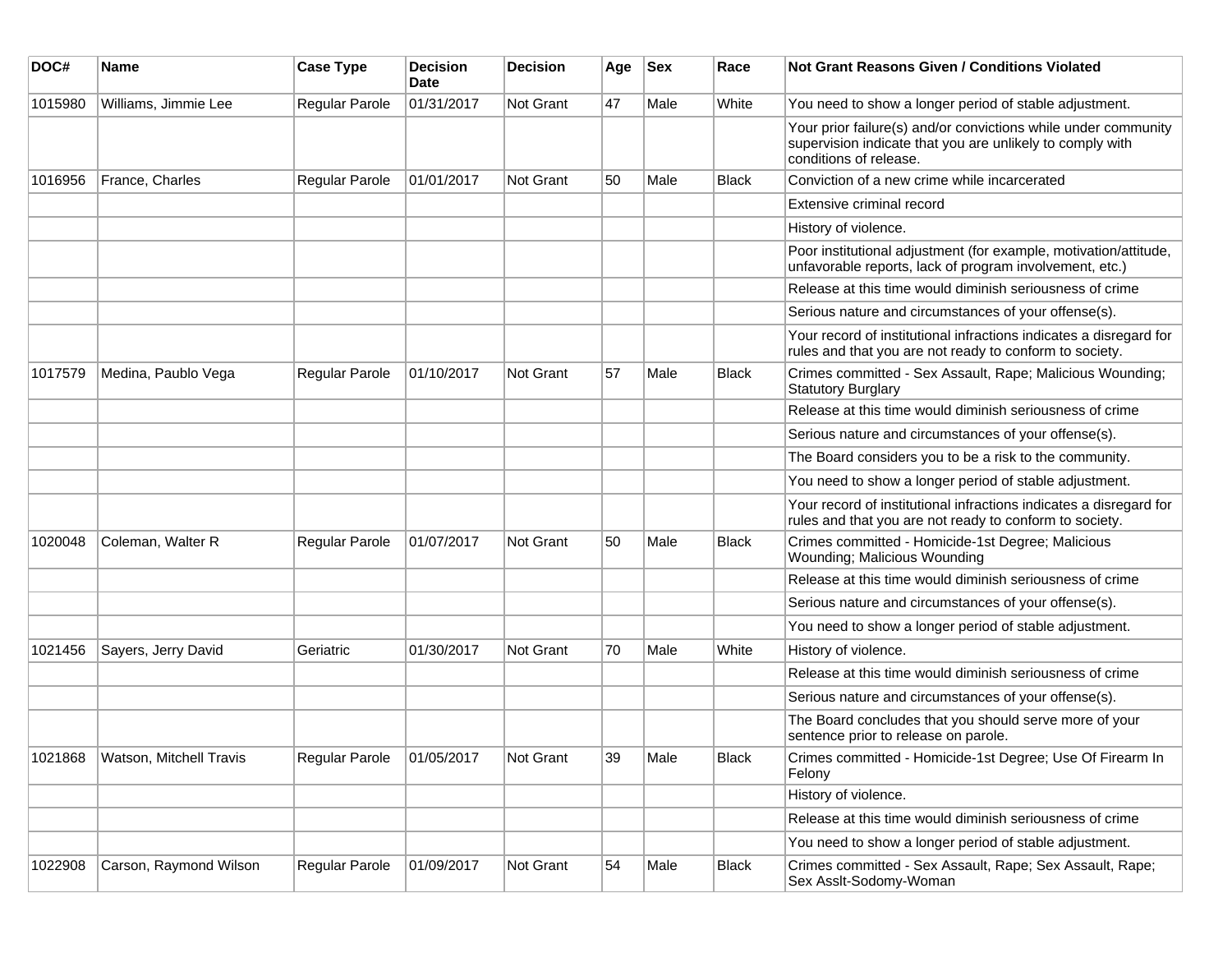| DOC#    | Name                   | <b>Case Type</b>      | <b>Decision</b><br><b>Date</b> | <b>Decision</b>  | Age | <b>Sex</b> | Race         | Not Grant Reasons Given / Conditions Violated                                                                                                         |
|---------|------------------------|-----------------------|--------------------------------|------------------|-----|------------|--------------|-------------------------------------------------------------------------------------------------------------------------------------------------------|
| 1022908 | Carson, Raymond Wilson | Regular Parole        | 01/09/2017                     | Not Grant        | 54  | Male       | <b>Black</b> | Release at this time would diminish seriousness of crime                                                                                              |
|         |                        |                       |                                |                  |     |            |              | Serious nature and circumstances of your offense(s).                                                                                                  |
|         |                        |                       |                                |                  |     |            |              | The Board concludes that you should serve more of your<br>sentence prior to release on parole.                                                        |
|         |                        |                       |                                |                  |     |            |              | The Board considers you to be a risk to the community.                                                                                                |
| 1023563 | Jackson, Chauncey J    | Regular Parole        | 01/07/2017                     | <b>Not Grant</b> | 38  | Male       | Black        | Crimes committed - Murder: 1st Degree; Kidnap/Abduct;<br>Robbery - Attempted                                                                          |
|         |                        |                       |                                |                  |     |            |              | Release at this time would diminish seriousness of crime                                                                                              |
|         |                        |                       |                                |                  |     |            |              | Serious nature and circumstances of your offense(s).                                                                                                  |
|         |                        |                       |                                |                  |     |            |              | The Board considers you to be a risk to the community.                                                                                                |
| 1025607 | Seaman, Terrance Wayne | <b>Regular Parole</b> | 01/07/2017                     | <b>Not Grant</b> | 73  | Male       | White        | Crimes committed - Aggravated Sexual Battery; Forcible<br>Sodomy; Forcible Sodomy                                                                     |
|         |                        |                       |                                |                  |     |            |              | Release at this time would diminish seriousness of crime                                                                                              |
|         |                        |                       |                                |                  |     |            |              | Serious nature and circumstances of your offense(s).                                                                                                  |
|         |                        |                       |                                |                  |     |            |              | The Board considers you to be a risk to the community.                                                                                                |
| 1026118 | Butler, Arnold Ray Jr. | Regular Parole        | 01/10/2017                     | <b>Not Grant</b> | 40  | Male       | White        | Crimes committed - Rape: Intercourse By<br>Force/Threat/Intimidation; Viol Sex Offndr/Murdr Reg:Fail 2<br>Reg- False Info; Parole Violation           |
|         |                        |                       |                                |                  |     |            |              | Extensive criminal record                                                                                                                             |
|         |                        |                       |                                |                  |     |            |              | Release at this time would diminish seriousness of crime                                                                                              |
|         |                        |                       |                                |                  |     |            |              | The Board considers you to be a risk to the community.                                                                                                |
|         |                        |                       |                                |                  |     |            |              | You need to show a longer period of stable adjustment.                                                                                                |
|         |                        |                       |                                |                  |     |            |              | Your prior failure(s) and/or convictions while under community<br>supervision indicate that you are unlikely to comply with<br>conditions of release. |
| 1026730 | Davis, Antoine Montell | <b>Regular Parole</b> | 01/11/2017                     | Not Grant        | 43  | Male       | <b>Black</b> | Crimes committed - Robbery; Robbery; Larc-Grand                                                                                                       |
|         |                        |                       |                                |                  |     |            |              | Extensive criminal record                                                                                                                             |
|         |                        |                       |                                |                  |     |            |              | Release at this time would diminish seriousness of crime                                                                                              |
|         |                        |                       |                                |                  |     |            |              | The Board concludes that you should serve more of your<br>sentence prior to release on parole.                                                        |
|         |                        |                       |                                |                  |     |            |              | The Board considers you to be a risk to the community.                                                                                                |
|         |                        |                       |                                |                  |     |            |              | Your prior failure(s) and/or convictions while under community<br>supervision indicate that you are unlikely to comply with<br>conditions of release. |
| 1029870 | Alvelais, Victor       | Regular Parole        | 01/05/2017                     | Not Grant        | 44  | Male       | Black        | Release at this time would diminish seriousness of crime                                                                                              |
|         |                        |                       |                                |                  |     |            |              | Serious nature and circumstances of your offense(s).                                                                                                  |
|         |                        |                       |                                |                  |     |            |              | You need to show a longer period of stable adjustment.                                                                                                |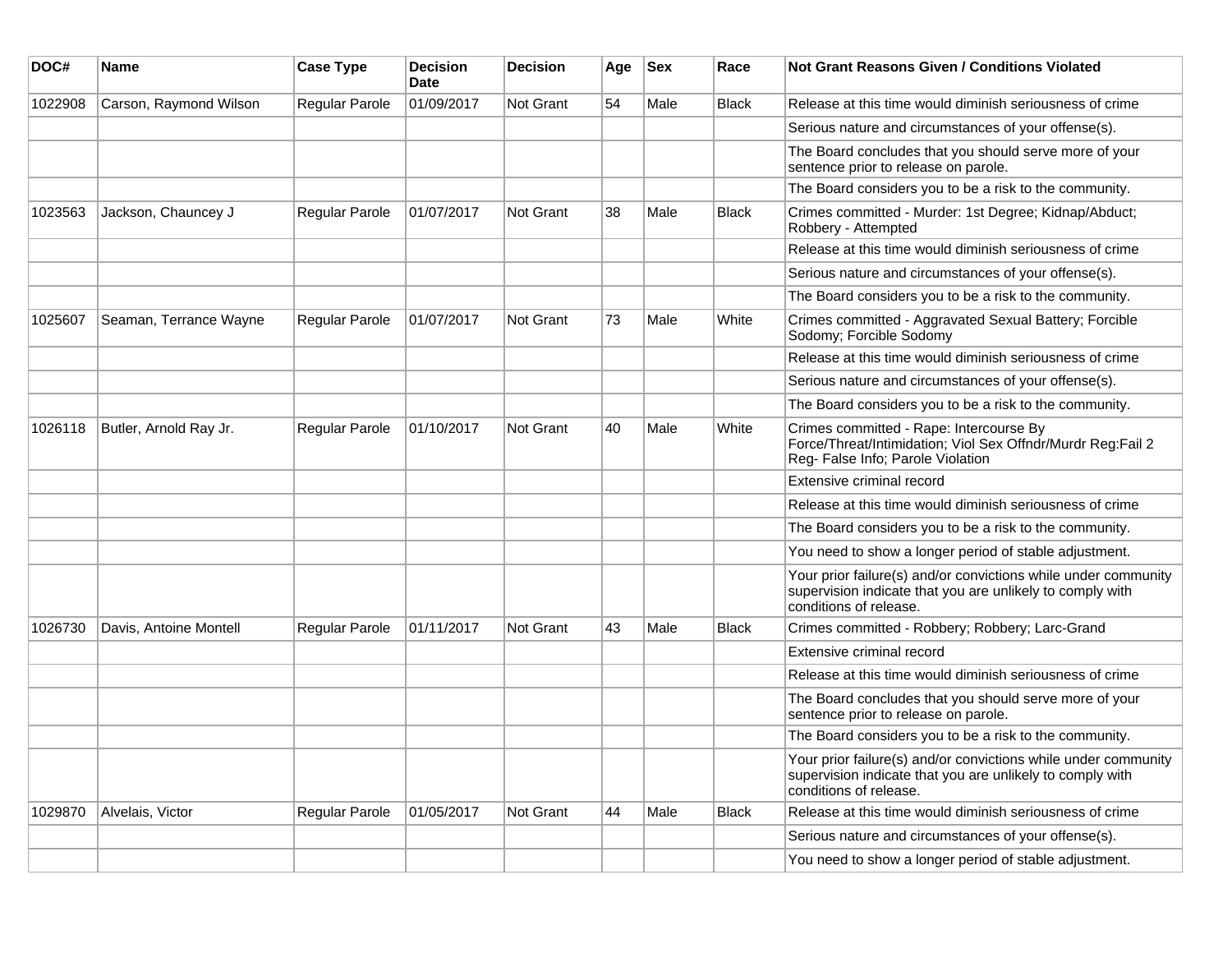| DOC#    | <b>Name</b>                  | <b>Case Type</b> | <b>Decision</b><br>Date | <b>Decision</b> | Age | <b>Sex</b> | Race         | Not Grant Reasons Given / Conditions Violated                                                                                                               |
|---------|------------------------------|------------------|-------------------------|-----------------|-----|------------|--------------|-------------------------------------------------------------------------------------------------------------------------------------------------------------|
| 1032417 | Allen, Carrie Elizabet       | Geriatric        | 01/25/2017              | Not Grant       | 71  | Female     | White        | Considering your offense and your institutional records, the<br>Board concludes that you should serve more of your sentence<br>before being paroled.        |
|         |                              |                  |                         |                 |     |            |              | Crimes committed - Homicide-1st Degree                                                                                                                      |
|         |                              |                  |                         |                 |     |            |              | Release at this time would diminish seriousness of crime                                                                                                    |
|         |                              |                  |                         |                 |     |            |              | Serious nature and circumstances of your offense(s).                                                                                                        |
|         |                              |                  |                         |                 |     |            |              | The Board concludes that you should serve more of your<br>sentence prior to release on parole.                                                              |
| 1033278 | Carpenter, Michael Lee       | Regular Parole   | 01/05/2017              | Not Grant       | 68  | Male       | <b>Black</b> | Crimes committed - Sex Assault, Rape; Sex Assault, Rape;<br>Sex Asslt-Attempted Rape                                                                        |
|         |                              |                  |                         |                 |     |            |              | Extensive criminal record                                                                                                                                   |
|         |                              |                  |                         |                 |     |            |              | History of violence.                                                                                                                                        |
|         |                              |                  |                         |                 |     |            |              | Serious nature and circumstances of your offense(s).                                                                                                        |
|         |                              |                  |                         |                 |     |            |              | The Board considers you to be a risk to the community.                                                                                                      |
| 1033398 | Mawyer, Donald Lee           | Regular Parole   | 01/01/2017              | Not Grant       | 62  | Male       | White        | Crimes committed - Homicide-1st Degree; Robbery; Larc-<br>Grand                                                                                             |
|         |                              |                  |                         |                 |     |            |              | Release at this time would diminish seriousness of crime                                                                                                    |
|         |                              |                  |                         |                 |     |            |              | Serious nature and circumstances of your offense(s).                                                                                                        |
| 1034002 | Elmore, Waverly Clevelan III | Regular Parole   | 01/31/2017              | Not Grant       | 47  | Male       | White        | Extensive criminal record                                                                                                                                   |
|         |                              |                  |                         |                 |     |            |              | Release at this time would diminish seriousness of crime                                                                                                    |
|         |                              |                  |                         |                 |     |            |              | Serious nature and circumstances of your offense(s).                                                                                                        |
|         |                              |                  |                         |                 |     |            |              | The Board considers you to be a risk to the community.                                                                                                      |
|         |                              |                  |                         |                 |     |            |              | You need further participation in institutional work and/or<br>educational programs to indicate your positive progression<br>towards re-entry into society. |
|         |                              |                  |                         |                 |     |            |              | You need to show a longer period of stable adjustment.                                                                                                      |
|         |                              |                  |                         |                 |     |            |              | Your prior failure(s) and/or convictions while under community<br>supervision indicate that you are unlikely to comply with<br>conditions of release.       |
| 1034823 | Smith, Gregory Jerome        | Regular Parole   | 01/27/2017              | Not Grant       | 40  | Male       | Black        | Poor institutional adjustment (for example, motivation/attitude,<br>unfavorable reports, lack of program involvement, etc.)                                 |
|         |                              |                  |                         |                 |     |            |              | Release at this time would diminish seriousness of crime                                                                                                    |
|         |                              |                  |                         |                 |     |            |              | Serious nature and circumstances of your offense(s).                                                                                                        |
|         |                              |                  |                         |                 |     |            |              | The Board considers you to be a risk to the community.                                                                                                      |
|         |                              |                  |                         |                 |     |            |              | You need to show a longer period of stable adjustment.                                                                                                      |
| 1037581 | Colosi, Stephano Jr.         | Geriatric        | 01/08/2017              | Not Grant       | 63  | Male       | White        | Crimes committed - Malicious Wounding; Solicit For A Felony;<br><b>Conspiracy Commit Felon-Nondrg</b>                                                       |
|         |                              |                  |                         |                 |     |            |              | Release at this time would diminish seriousness of crime                                                                                                    |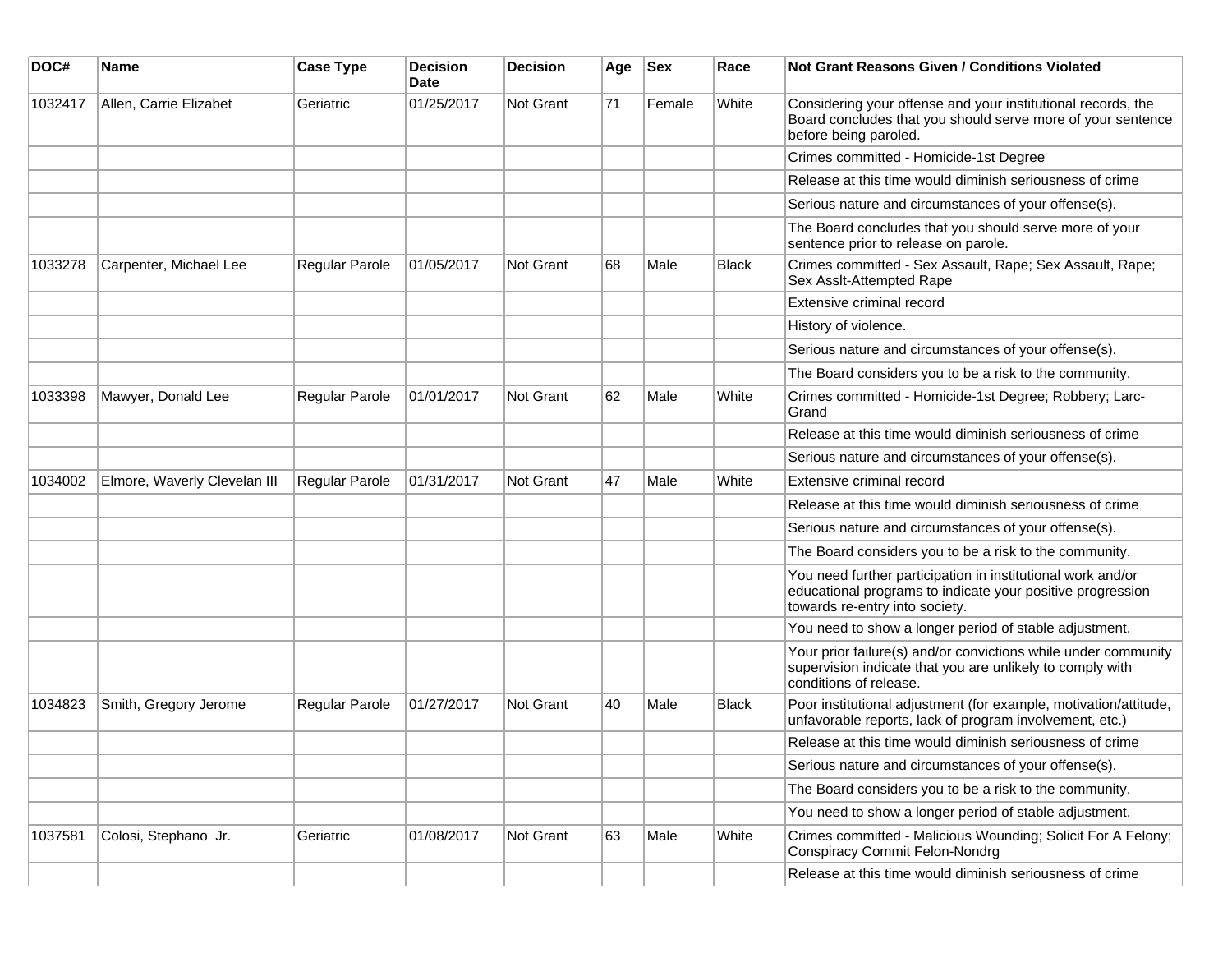| DOC#    | <b>Name</b>              | <b>Case Type</b>      | <b>Decision</b><br><b>Date</b> | <b>Decision</b> | Age | <b>Sex</b> | Race         | <b>Not Grant Reasons Given / Conditions Violated</b>                                                                                                  |
|---------|--------------------------|-----------------------|--------------------------------|-----------------|-----|------------|--------------|-------------------------------------------------------------------------------------------------------------------------------------------------------|
| 1037581 | Colosi, Stephano Jr.     | Geriatric             | 01/08/2017                     | Not Grant       | 63  | Male       | White        | Serious nature and circumstances of your offense(s).                                                                                                  |
|         |                          |                       |                                |                 |     |            |              | The Board considers you to be a risk to the community.                                                                                                |
|         |                          |                       |                                |                 |     |            |              | You need to show a longer period of stable adjustment.                                                                                                |
| 1039798 | Hodges, Bryan Keith      | Regular Parole        | 01/03/2017                     | Not Grant       | 49  | Male       | White        | Crimes committed - Homicide-Capital; Robbery - Attempted;<br>Use Of Firearm In Felony                                                                 |
|         |                          |                       |                                |                 |     |            |              | Release at this time would diminish seriousness of crime                                                                                              |
|         |                          |                       |                                |                 |     |            |              | Serious nature and circumstances of your offense(s).                                                                                                  |
|         |                          |                       |                                |                 |     |            |              | You need to show a longer period of stable adjustment.                                                                                                |
|         |                          |                       |                                |                 |     |            |              | Your prior failure(s) and/or convictions while under community<br>supervision indicate that you are unlikely to comply with<br>conditions of release. |
| 1040651 | Jackson, Larry Dwight    | Geriatric             | 01/18/2017                     | Not Grant       | 60  | Male       | <b>Black</b> | Crimes committed - Sex Assault, Rape; Incest With Minor                                                                                               |
|         |                          |                       |                                |                 |     |            |              | Release at this time would diminish seriousness of crime                                                                                              |
|         |                          |                       |                                |                 |     |            |              | Serious nature and circumstances of your offense(s).                                                                                                  |
|         |                          |                       |                                |                 |     |            |              | The Board concludes that you should serve more of your<br>sentence prior to release on parole.                                                        |
|         |                          |                       |                                |                 |     |            |              | The Board considers you to be a risk to the community.                                                                                                |
|         |                          |                       |                                |                 |     |            |              | You need to show a longer period of stable adjustment.                                                                                                |
| 1042212 | Noah, Melchizedek Elijah | Regular Parole        | 01/09/2017                     | Not Grant       | 60  | Male       | <b>Black</b> | Crimes committed - Abduction: Of Person W/ Intent To Defile;<br>Malicious Wounding                                                                    |
|         |                          |                       |                                |                 |     |            |              | Extensive criminal record                                                                                                                             |
|         |                          |                       |                                |                 |     |            |              | Release at this time would diminish seriousness of crime                                                                                              |
|         |                          |                       |                                |                 |     |            |              | Serious nature and circumstances of your offense(s).                                                                                                  |
|         |                          |                       |                                |                 |     |            |              | You need to show a longer period of stable adjustment.                                                                                                |
| 1047026 | Jones, James L           | <b>Regular Parole</b> | 01/04/2017                     | Not Grant       | 50  | Male       | <b>Black</b> | Extensive criminal record                                                                                                                             |
|         |                          |                       |                                |                 |     |            |              | History of substance abuse.                                                                                                                           |
|         |                          |                       |                                |                 |     |            |              | Release at this time would diminish seriousness of crime                                                                                              |
|         |                          |                       |                                |                 |     |            |              | Serious nature and circumstances of your offense(s).                                                                                                  |
|         |                          |                       |                                |                 |     |            |              | The Board concludes that you should serve more of your<br>sentence prior to release on parole.                                                        |
|         |                          |                       |                                |                 |     |            |              | Your prior failure(s) and/or convictions while under community<br>supervision indicate that you are unlikely to comply with<br>conditions of release. |
| 1049858 | Woodson, Archie William  | Regular Parole        | 01/19/2017                     | Not Grant       | 54  | Male       | White        | No Interest in Parole                                                                                                                                 |
| 1052486 | Foster, Dana Rex         | Regular Parole        | 01/02/2017                     | Not Grant       | 64  | Male       | White        | Crimes committed - Homicide-Capital; Robbery; Larc-Grand                                                                                              |
|         |                          |                       |                                |                 |     |            |              | History of violence.                                                                                                                                  |
|         |                          |                       |                                |                 |     |            |              | Release at this time would diminish seriousness of crime                                                                                              |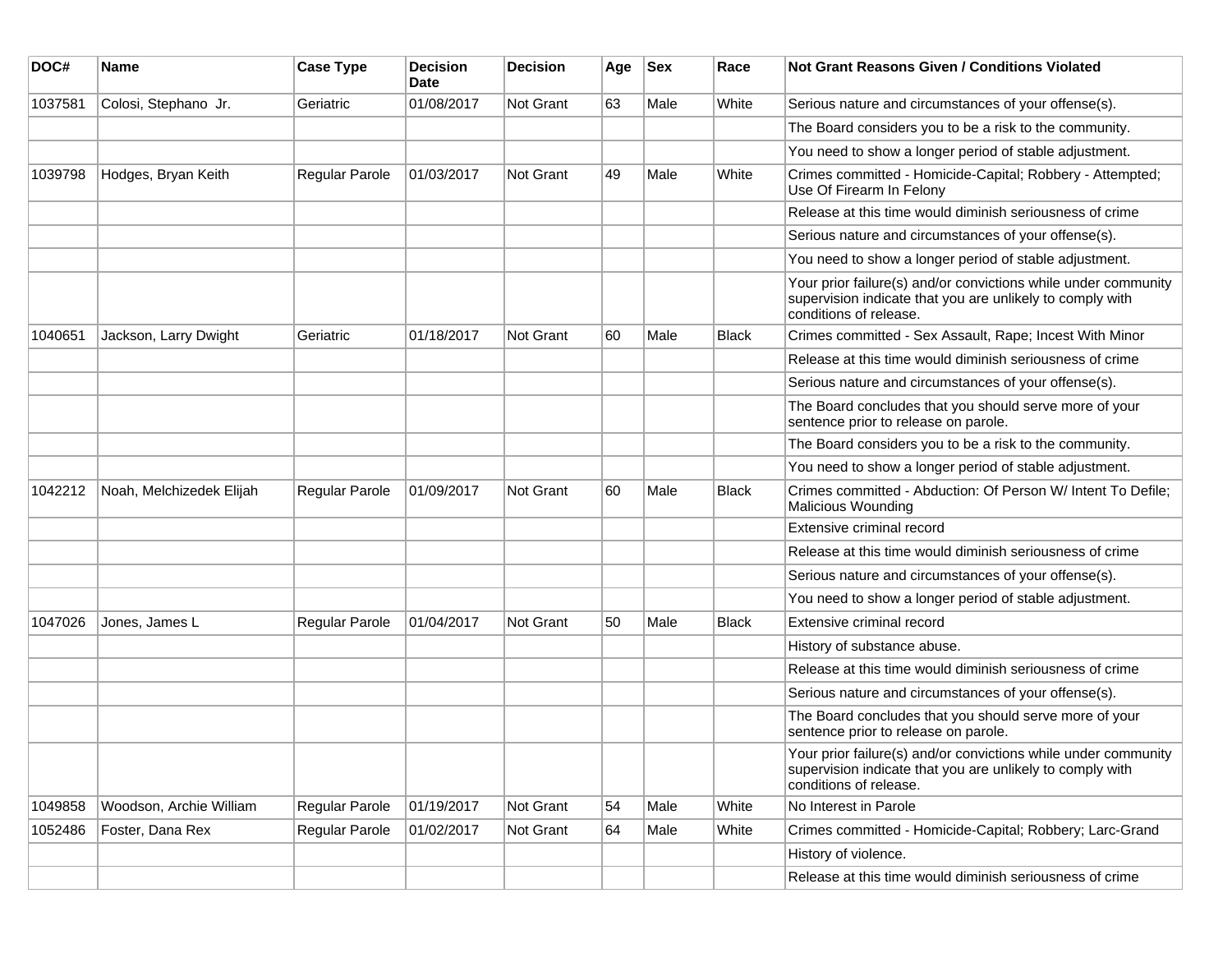| DOC#    | <b>Name</b>           | <b>Case Type</b>      | <b>Decision</b><br><b>Date</b> | <b>Decision</b>  | Age | <b>Sex</b> | Race         | <b>Not Grant Reasons Given / Conditions Violated</b>                                                                                                  |
|---------|-----------------------|-----------------------|--------------------------------|------------------|-----|------------|--------------|-------------------------------------------------------------------------------------------------------------------------------------------------------|
| 1052486 | Foster, Dana Rex      | Regular Parole        | 01/02/2017                     | Not Grant        | 64  | Male       | White        | Serious nature and circumstances of your offense(s).                                                                                                  |
|         |                       |                       |                                |                  |     |            |              | You need to show a longer period of stable adjustment.                                                                                                |
| 1052794 | Shelton, Alfonzo      | Regular Parole        | 01/03/2017                     | Not Grant        | 46  | Male       | <b>Black</b> | Crimes committed - Robbery - Attempted; Malicious<br>Wounding; Unlawful Wound/Bodily Injury                                                           |
|         |                       |                       |                                |                  |     |            |              | Extensive criminal record                                                                                                                             |
|         |                       |                       |                                |                  |     |            |              | History of violence.                                                                                                                                  |
|         |                       |                       |                                |                  |     |            |              | Release at this time would diminish seriousness of crime                                                                                              |
|         |                       |                       |                                |                  |     |            |              | Serious nature and circumstances of your offense(s).                                                                                                  |
|         |                       |                       |                                |                  |     |            |              | Your prior failure(s) and/or convictions while under community<br>supervision indicate that you are unlikely to comply with<br>conditions of release. |
| 1053170 | Hatfield, Larry Lee   | Regular Parole        | 01/06/2017                     | <b>Not Grant</b> | 60  | Male       | White        | Crimes committed - Homicide-1st Degree; Arson                                                                                                         |
|         |                       |                       |                                |                  |     |            |              | Release at this time would diminish seriousness of crime                                                                                              |
|         |                       |                       |                                |                  |     |            |              | Serious nature and circumstances of your offense(s).                                                                                                  |
|         |                       |                       |                                |                  |     |            |              | The Board considers you to be a risk to the community.                                                                                                |
| 1054001 | Moore, Oscar Allen    | <b>Regular Parole</b> | 01/09/2017                     | Not Grant        | 60  | Male       | <b>Black</b> | Conviction of a new crime while incarcerated                                                                                                          |
|         |                       |                       |                                |                  |     |            |              | Extensive criminal record                                                                                                                             |
|         |                       |                       |                                |                  |     |            |              | Release at this time would diminish seriousness of crime                                                                                              |
|         |                       |                       |                                |                  |     |            |              | Serious nature and circumstances of your offense(s).                                                                                                  |
|         |                       |                       |                                |                  |     |            |              | Your prior failure(s) and/or convictions while under community<br>supervision indicate that you are unlikely to comply with<br>conditions of release. |
|         |                       |                       |                                |                  |     |            |              | Your record of institutional infractions indicates a disregard for<br>rules and that you are not ready to conform to society.                         |
| 1054180 | Taylor, Steve Mcwayne | Geriatric             | 01/04/2017                     | <b>Not Grant</b> | 61  | Male       | <b>Black</b> | Crimes committed - Kidnap/Abduct; Kidnap/Abduct;<br>Kidnap/Abduct                                                                                     |
|         |                       |                       |                                |                  |     |            |              | Extensive criminal record                                                                                                                             |
|         |                       |                       |                                |                  |     |            |              | History of violence.                                                                                                                                  |
|         |                       |                       |                                |                  |     |            |              | Release at this time would diminish seriousness of crime                                                                                              |
|         |                       |                       |                                |                  |     |            |              | Serious nature and circumstances of your offense(s).                                                                                                  |
| 1057747 | Lorance, Lanny Thomas | Regular Parole        | 01/01/2017                     | <b>Not Grant</b> | 62  | Male       | White        | Crimes committed - Homicide/Murder; Robbery; Fraud                                                                                                    |
|         |                       |                       |                                |                  |     |            |              | Release at this time would diminish seriousness of crime                                                                                              |
|         |                       |                       |                                |                  |     |            |              | Serious nature and circumstances of your offense(s).                                                                                                  |
|         |                       |                       |                                |                  |     |            |              | The Board concludes that you should serve more of your<br>sentence prior to release on parole.                                                        |
|         |                       |                       |                                |                  |     |            |              | You need to show a longer period of stable adjustment.                                                                                                |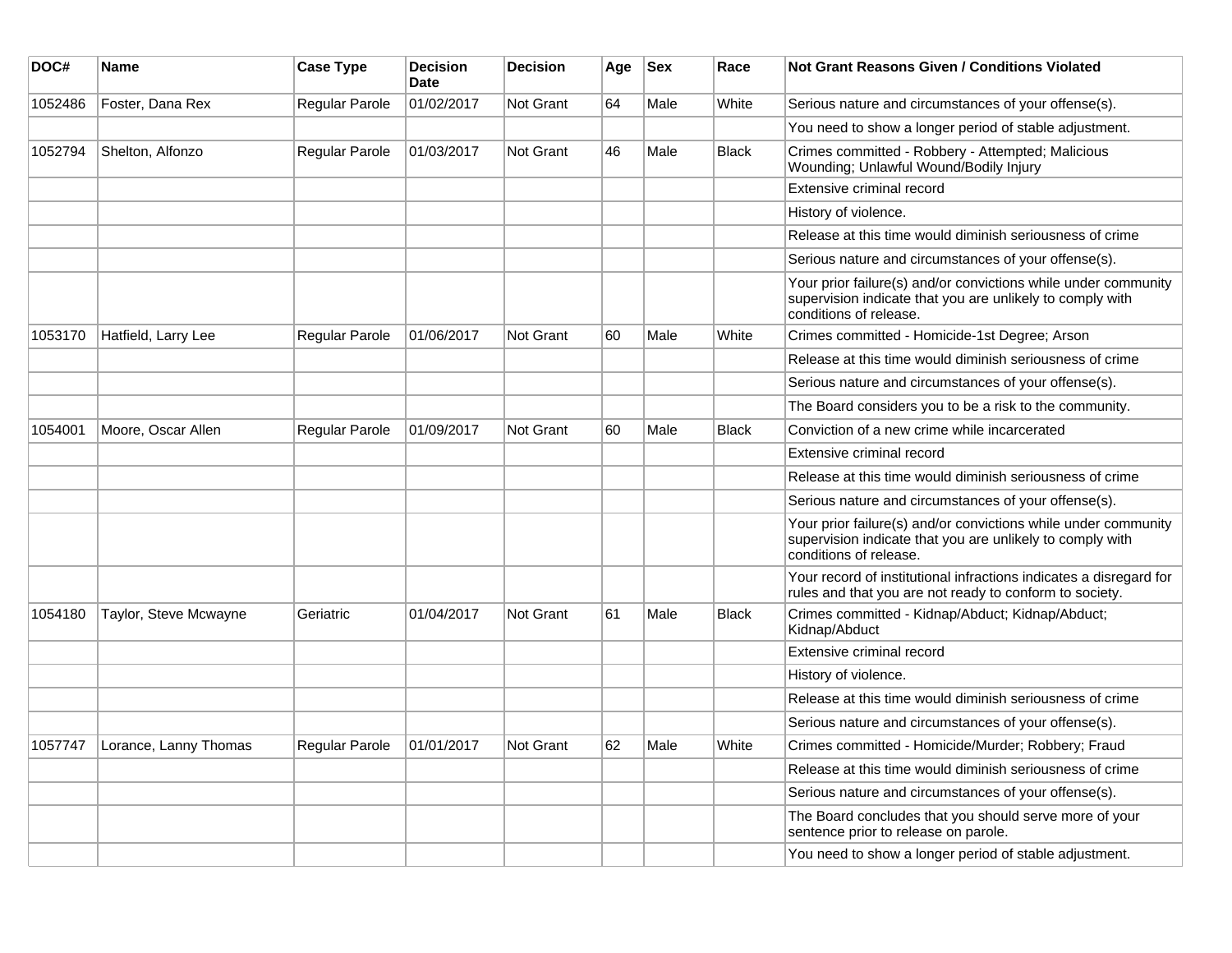| DOC#    | <b>Name</b>            | <b>Case Type</b> | <b>Decision</b><br><b>Date</b> | <b>Decision</b>  | Age | <b>Sex</b> | Race         | Not Grant Reasons Given / Conditions Violated                                                                                                               |
|---------|------------------------|------------------|--------------------------------|------------------|-----|------------|--------------|-------------------------------------------------------------------------------------------------------------------------------------------------------------|
| 1057747 | Lorance, Lanny Thomas  | Regular Parole   | 01/01/2017                     | Not Grant        | 62  | Male       | White        | Your record of institutional infractions indicates a disregard for<br>rules and that you are not ready to conform to society.                               |
| 1060493 | Turner, Anthony J      | Regular Parole   | 01/03/2017                     | <b>Not Grant</b> | 58  | Male       | <b>Black</b> | Crimes committed - Sex Asslt-Attempted Rape; Robbery;<br>Robbery                                                                                            |
|         |                        |                  |                                |                  |     |            |              | Extensive criminal record                                                                                                                                   |
|         |                        |                  |                                |                  |     |            |              | Release at this time would diminish seriousness of crime                                                                                                    |
|         |                        |                  |                                |                  |     |            |              | Serious nature and circumstances of your offense(s).                                                                                                        |
|         |                        |                  |                                |                  |     |            |              | The Board considers you to be a risk to the community.                                                                                                      |
|         |                        |                  |                                |                  |     |            |              | Your prior failure(s) and/or convictions while under community<br>supervision indicate that you are unlikely to comply with<br>conditions of release.       |
| 1063098 | Peade, Ronald Thomas   | Regular Parole   | 01/27/2017                     | Not Grant        | 56  | Male       | White        | Extensive criminal record                                                                                                                                   |
|         |                        |                  |                                |                  |     |            |              | Poor institutional adjustment (for example, motivation/attitude,<br>unfavorable reports, lack of program involvement, etc.)                                 |
|         |                        |                  |                                |                  |     |            |              | Release at this time would diminish seriousness of crime                                                                                                    |
|         |                        |                  |                                |                  |     |            |              | You need to show a longer period of stable adjustment.                                                                                                      |
| 1063808 | Pack, Kenneth Ray      | Regular Parole   | 01/10/2017                     | Not Grant        | 66  | Male       | White        | Crimes committed - Sex Assault, Rape; Sex Assault, Rape;<br>Robbery                                                                                         |
|         |                        |                  |                                |                  |     |            |              | Extensive criminal record                                                                                                                                   |
|         |                        |                  |                                |                  |     |            |              | Release at this time would diminish seriousness of crime                                                                                                    |
|         |                        |                  |                                |                  |     |            |              | Serious nature and circumstances of your offense(s).                                                                                                        |
|         |                        |                  |                                |                  |     |            |              | The Board concludes that you should serve more of your<br>sentence prior to release on parole.                                                              |
|         |                        |                  |                                |                  |     |            |              | The Board considers you to be a risk to the community.                                                                                                      |
|         |                        |                  |                                |                  |     |            |              | Your prior failure(s) and/or convictions while under community<br>supervision indicate that you are unlikely to comply with<br>conditions of release.       |
| 1064341 | Conquest, Edward James | Regular Parole   | 01/05/2017                     | Not Grant        | 61  | Male       | <b>Black</b> | Crimes committed - Homicide-1st Degree; Robbery                                                                                                             |
|         |                        |                  |                                |                  |     |            |              | Release at this time would diminish seriousness of crime                                                                                                    |
|         |                        |                  |                                |                  |     |            |              | Serious nature and circumstances of your offense(s).                                                                                                        |
| 1064774 | Mcghee, George Jerome  | Regular Parole   | 01/10/2017                     | Not Grant        | 61  | Male       | <b>Black</b> | Conviction of a new crime while incarcerated                                                                                                                |
|         |                        |                  |                                |                  |     |            |              | Crimes committed - Robbery; Robbery; Robbery                                                                                                                |
|         |                        |                  |                                |                  |     |            |              | Extensive criminal record                                                                                                                                   |
|         |                        |                  |                                |                  |     |            |              | Release at this time would diminish seriousness of crime                                                                                                    |
|         |                        |                  |                                |                  |     |            |              | You need further participation in institutional work and/or<br>educational programs to indicate your positive progression<br>towards re-entry into society. |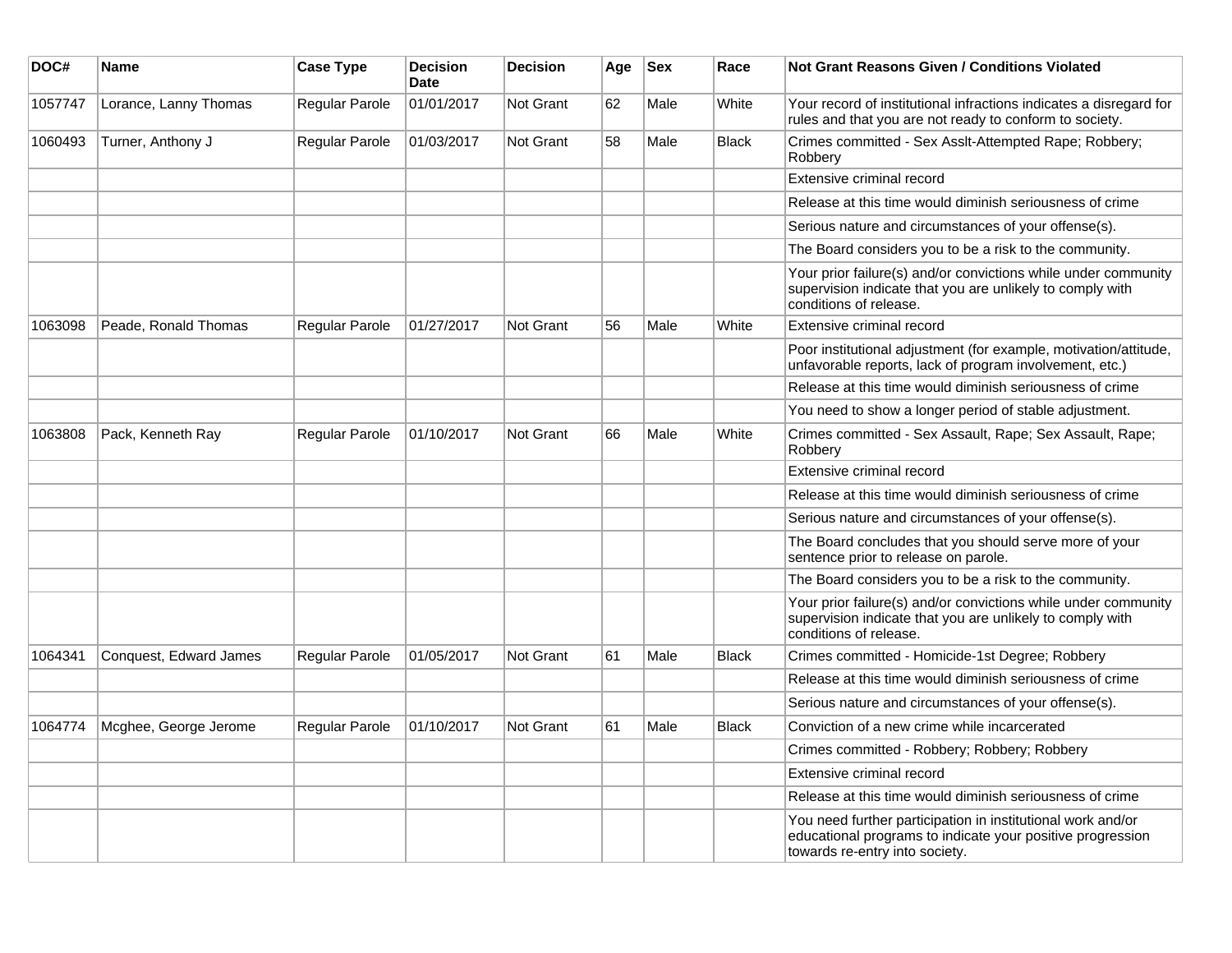| DOC#    | <b>Name</b>                  | <b>Case Type</b>      | <b>Decision</b><br><b>Date</b> | <b>Decision</b> | Age | <b>Sex</b> | Race         | <b>Not Grant Reasons Given / Conditions Violated</b>                                                                                                  |
|---------|------------------------------|-----------------------|--------------------------------|-----------------|-----|------------|--------------|-------------------------------------------------------------------------------------------------------------------------------------------------------|
| 1064774 | Mcghee, George Jerome        | Regular Parole        | 01/10/2017                     | Not Grant       | 61  | Male       | <b>Black</b> | Your prior failure(s) and/or convictions while under community<br>supervision indicate that you are unlikely to comply with<br>conditions of release. |
| 1066640 | Earl, Edwin A                | Regular Parole        | 01/03/2017                     | Not Grant       | 45  | Male       | White        | Crimes committed - Sex Assault, Rape; Forcible Sodomy;<br><b>Statutory Burglary</b>                                                                   |
|         |                              |                       |                                |                 |     |            |              | Release at this time would diminish seriousness of crime                                                                                              |
|         |                              |                       |                                |                 |     |            |              | Serious nature and circumstances of your offense(s).                                                                                                  |
|         |                              |                       |                                |                 |     |            |              | The Board considers you to be a risk to the community.                                                                                                |
| 1068866 | Az Allah, Born Asiatic       | Regular Parole        | 01/06/2017                     | Not Grant       | 52  | Male       | <b>Black</b> | Crimes committed - Robbery; Malicious Wounding; Cocaine-<br>Possess                                                                                   |
|         |                              |                       |                                |                 |     |            |              | Extensive criminal record                                                                                                                             |
|         |                              |                       |                                |                 |     |            |              | History of violence.                                                                                                                                  |
|         |                              |                       |                                |                 |     |            |              | Release at this time would diminish seriousness of crime                                                                                              |
|         |                              |                       |                                |                 |     |            |              | Serious nature and circumstances of your offense(s).                                                                                                  |
|         |                              |                       |                                |                 |     |            |              | You need to show a longer period of stable adjustment.                                                                                                |
| 1071067 | Gonzalezreyna, Adelmo Ely    | <b>Regular Parole</b> | 01/09/2017                     | Not Grant       | 54  | Male       | White        | Crimes committed - Kidnap/Abduct; Kidnap/Abduct; Sex<br>Assault, Rape                                                                                 |
|         |                              |                       |                                |                 |     |            |              | Release at this time would diminish seriousness of crime                                                                                              |
|         |                              |                       |                                |                 |     |            |              | Serious nature and circumstances of your offense(s).                                                                                                  |
|         |                              |                       |                                |                 |     |            |              | The Board considers you to be a risk to the community.                                                                                                |
| 1072286 | Harris, James Darnell        | Regular Parole        | 01/04/2017                     | Not Grant       | 56  | Male       | <b>Black</b> | Release at this time would diminish seriousness of crime                                                                                              |
|         |                              |                       |                                |                 |     |            |              | Serious nature and circumstances of your offense(s).                                                                                                  |
|         |                              |                       |                                |                 |     |            |              | The Board concludes that you should serve more of your<br>sentence prior to release on parole.                                                        |
| 1072853 | Marshall, Charles Edward Jr. | Regular Parole        | 01/02/2017                     | Not Grant       | 53  | Male       | White        | Crimes committed - Homicide/Murder; Robbery; Weapon<br>Offense                                                                                        |
|         |                              |                       |                                |                 |     |            |              | Release at this time would diminish seriousness of crime                                                                                              |
|         |                              |                       |                                |                 |     |            |              | Serious nature and circumstances of your offense(s).                                                                                                  |
|         |                              |                       |                                |                 |     |            |              | You need to show a longer period of stable adjustment.                                                                                                |
| 1075073 | Starling, Clifton Lavella    | Regular Parole        | 01/03/2017                     | Not Grant       | 45  | Male       | <b>Black</b> | Crimes committed - Homicide-1st Degree; Firing Into Occupied<br>Vehicle; Use Of Firearm In Felony                                                     |
|         |                              |                       |                                |                 |     |            |              | History of violence.                                                                                                                                  |
|         |                              |                       |                                |                 |     |            |              | Release at this time would diminish seriousness of crime                                                                                              |
|         |                              |                       |                                |                 |     |            |              | Serious nature and circumstances of your offense(s).                                                                                                  |
|         |                              |                       |                                |                 |     |            |              | The Board concludes that you should serve more of your<br>sentence prior to release on parole.                                                        |
| 1076578 | Jones, Lloyd E               | Regular Parole        | 01/03/2017                     | Not Grant       | 50  | Male       | <b>Black</b> | Crimes committed - Sex Assault, Rape; Sex Assault, Rape;<br>Sex Offense - Attempted                                                                   |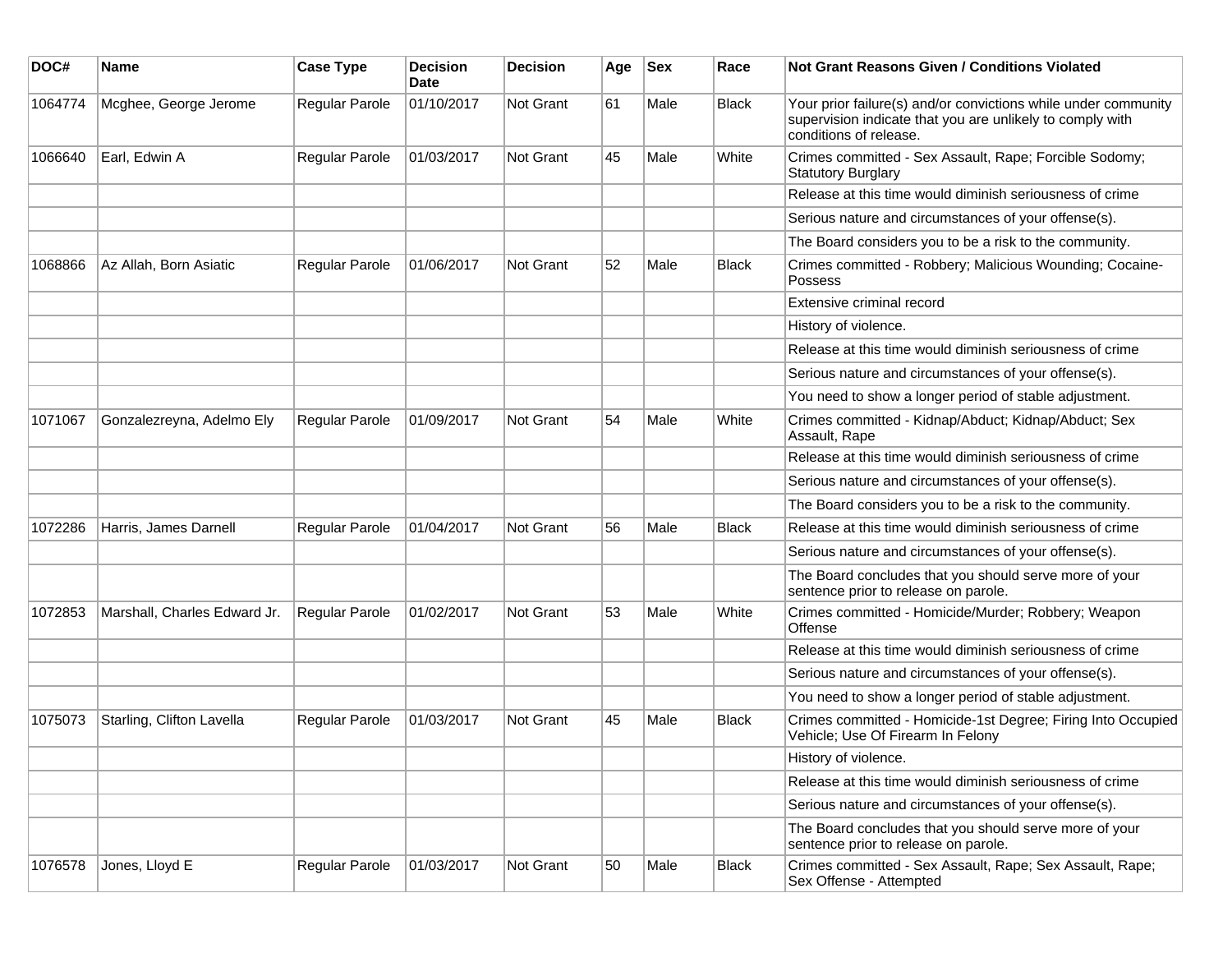| DOC#    | <b>Name</b>             | <b>Case Type</b>      | <b>Decision</b><br>Date | <b>Decision</b>  | Age | <b>Sex</b> | Race         | Not Grant Reasons Given / Conditions Violated                                                                                                         |
|---------|-------------------------|-----------------------|-------------------------|------------------|-----|------------|--------------|-------------------------------------------------------------------------------------------------------------------------------------------------------|
| 1076578 | Jones, Lloyd E          | Regular Parole        | 01/03/2017              | Not Grant        | 50  | Male       | <b>Black</b> | History of violence.                                                                                                                                  |
|         |                         |                       |                         |                  |     |            |              | Release at this time would diminish seriousness of crime                                                                                              |
|         |                         |                       |                         |                  |     |            |              | Serious nature and circumstances of your offense(s).                                                                                                  |
|         |                         |                       |                         |                  |     |            |              | The Board considers you to be a risk to the community.                                                                                                |
|         |                         |                       |                         |                  |     |            |              | Your prior failure(s) and/or convictions while under community<br>supervision indicate that you are unlikely to comply with<br>conditions of release. |
| 1077537 | Davis, Leon Wesley      | Regular Parole        | 01/03/2017              | Not Grant        | 53  | Male       | Black        | Crimes committed - Kidnap/Abduct; Abduct-No Ransom Or<br>Asslt; Sex Assault, Rape                                                                     |
|         |                         |                       |                         |                  |     |            |              | Release at this time would diminish seriousness of crime                                                                                              |
|         |                         |                       |                         |                  |     |            |              | Serious nature and circumstances of your offense(s).                                                                                                  |
|         |                         |                       |                         |                  |     |            |              | The Board considers you to be a risk to the community.                                                                                                |
| 1078373 | Mizzell, Norman R Jr.   | <b>Regular Parole</b> | 01/01/2017              | <b>Not Grant</b> | 57  | Male       | Black        | Crimes committed - Kidnap/Abduct; Sex Assault, Rape;<br>Robbery                                                                                       |
|         |                         |                       |                         |                  |     |            |              | Release at this time would diminish seriousness of crime                                                                                              |
|         |                         |                       |                         |                  |     |            |              | Serious nature and circumstances of your offense(s).                                                                                                  |
| 1080024 | Pruitt, Luther Holmes   | Regular Parole        | 01/27/2017              | <b>Not Grant</b> | 65  | Male       | White        | Crimes committed - Sex Assault, Rape                                                                                                                  |
|         |                         |                       |                         |                  |     |            |              | Release at this time would diminish seriousness of crime                                                                                              |
|         |                         |                       |                         |                  |     |            |              | Serious nature and circumstances of your offense(s).                                                                                                  |
|         |                         |                       |                         |                  |     |            |              | The Board considers you to be a risk to the community.                                                                                                |
|         |                         |                       |                         |                  |     |            |              | You need to show a longer period of stable adjustment.                                                                                                |
| 1087238 | Mason, Berdell Junior   | Regular Parole        | 01/10/2017              | <b>Not Grant</b> | 68  | Male       | Black        | Crimes committed - Murder: 1st Degree; Firearm: Use In<br>Commission Of Felony, 1st Off; DWI: 1st Offense                                             |
|         |                         |                       |                         |                  |     |            |              | History of substance abuse.                                                                                                                           |
|         |                         |                       |                         |                  |     |            |              | Release at this time would diminish seriousness of crime                                                                                              |
|         |                         |                       |                         |                  |     |            |              | Serious nature and circumstances of your offense(s).                                                                                                  |
|         |                         |                       |                         |                  |     |            |              | Your prior failure(s) and/or convictions while under community<br>supervision indicate that you are unlikely to comply with<br>conditions of release. |
| 1087924 | Corbin, Ricky Allen Sr. | Regular Parole        | 01/27/2017              | <b>Not Grant</b> | 49  | Male       | White        | Considering your offense and your institutional records, the<br>Board concludes that you should serve more of your sentence<br>before being paroled.  |
|         |                         |                       |                         |                  |     |            |              | Crimes committed - Forcible Sodomy; Forcible Sodomy;<br>Forcible Sodomy                                                                               |
|         |                         |                       |                         |                  |     |            |              | Release at this time would diminish seriousness of crime                                                                                              |
|         |                         |                       |                         |                  |     |            |              | Serious nature and circumstances of your offense(s).                                                                                                  |
|         |                         |                       |                         |                  |     |            |              | The Board concludes that you should serve more of your<br>sentence prior to release on parole.                                                        |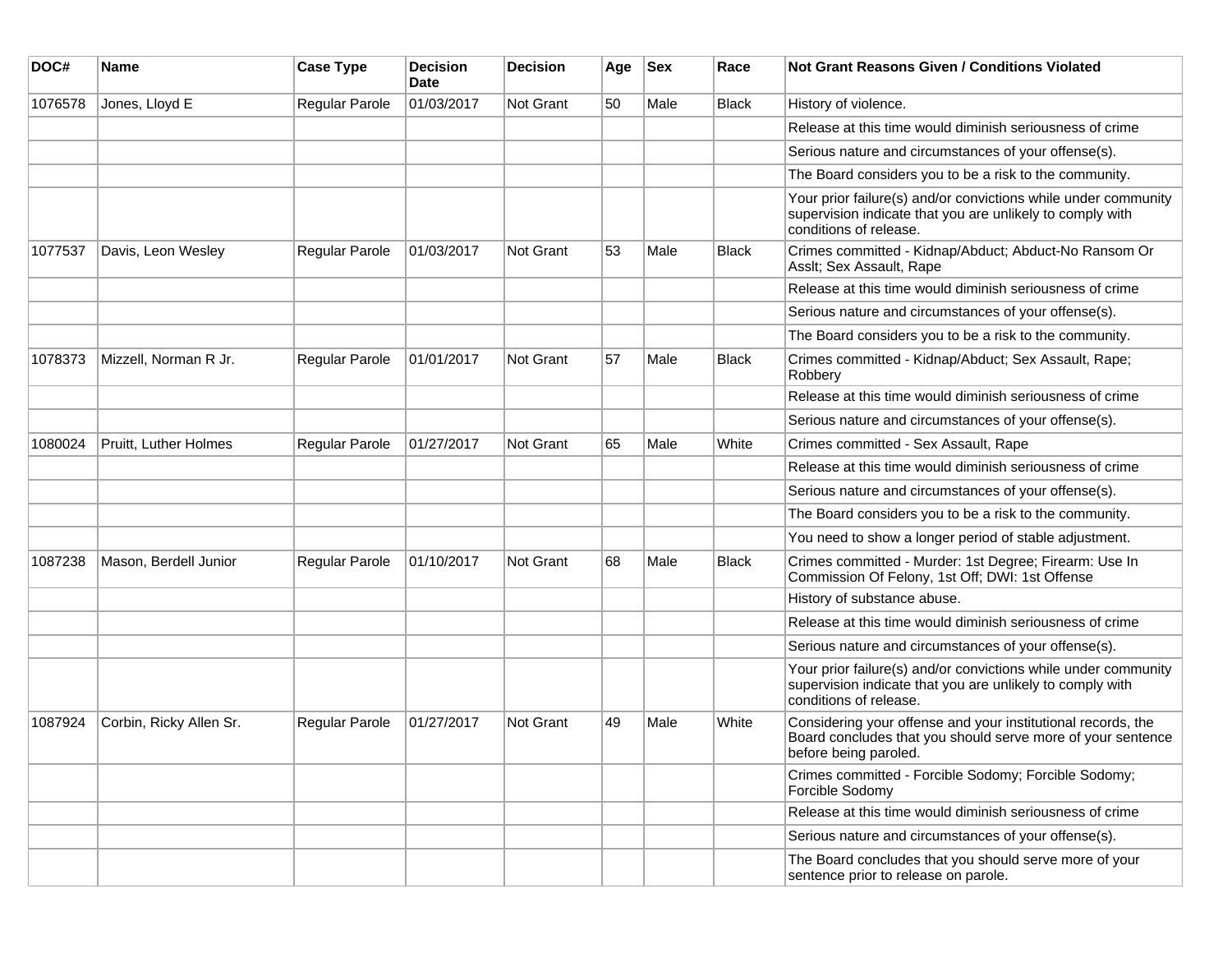| DOC#    | <b>Name</b>                          | <b>Case Type</b>      | <b>Decision</b><br>Date | <b>Decision</b>  | Age | <b>Sex</b> | Race         | Not Grant Reasons Given / Conditions Violated                                                                                                         |
|---------|--------------------------------------|-----------------------|-------------------------|------------------|-----|------------|--------------|-------------------------------------------------------------------------------------------------------------------------------------------------------|
| 1088159 | Rodriquez-Sotolongo, Julio<br>Elezer | Regular Parole        | 01/01/2017              | Not Grant        | 61  | Male       | Black        | Crimes committed - Homicide/Murder                                                                                                                    |
|         |                                      |                       |                         |                  |     |            |              | Release at this time would diminish seriousness of crime                                                                                              |
|         |                                      |                       |                         |                  |     |            |              | Serious nature and circumstances of your offense(s).                                                                                                  |
|         |                                      |                       |                         |                  |     |            |              | You need to show a longer period of stable adjustment.                                                                                                |
| 1088830 | Crews, George Kelly                  | Geriatric             | 01/30/2017              | <b>Not Grant</b> | 60  | Male       | White        | History of violence.                                                                                                                                  |
|         |                                      |                       |                         |                  |     |            |              | Release at this time would diminish seriousness of crime                                                                                              |
|         |                                      |                       |                         |                  |     |            |              | Serious nature and circumstances of your offense(s).                                                                                                  |
|         |                                      |                       |                         |                  |     |            |              | You need to show a longer period of stable adjustment.                                                                                                |
| 1090386 | Poe, Marshall Jerome                 | Regular Parole        | 01/01/2017              | <b>Not Grant</b> | 52  | Male       | Black        | Extensive criminal record                                                                                                                             |
|         |                                      |                       |                         |                  |     |            |              | Release at this time would diminish seriousness of crime                                                                                              |
|         |                                      |                       |                         |                  |     |            |              | Serious nature and circumstances of your offense(s).                                                                                                  |
|         |                                      |                       |                         |                  |     |            |              | Your prior failure(s) and/or convictions while under community<br>supervision indicate that you are unlikely to comply with<br>conditions of release. |
| 1091810 | Rexrode, Joe Delbert Jr.             | <b>Regular Parole</b> | 01/03/2017              | <b>Not Grant</b> | 56  | Male       | White        | Crimes committed - Sex Asslt-Attempted Rape; Robbery;<br><b>Burglary</b>                                                                              |
|         |                                      |                       |                         |                  |     |            |              | Extensive criminal record                                                                                                                             |
|         |                                      |                       |                         |                  |     |            |              | History of violence.                                                                                                                                  |
|         |                                      |                       |                         |                  |     |            |              | Release at this time would diminish seriousness of crime                                                                                              |
|         |                                      |                       |                         |                  |     |            |              | Serious nature and circumstances of your offense(s).                                                                                                  |
|         |                                      |                       |                         |                  |     |            |              | Your prior failure(s) and/or convictions while under community<br>supervision indicate that you are unlikely to comply with<br>conditions of release. |
| 1094081 | Taylor, James Henry Jr.              | Regular Parole        | 01/09/2017              | <b>Not Grant</b> | 71  | Male       | <b>Black</b> | Extensive criminal record                                                                                                                             |
|         |                                      |                       |                         |                  |     |            |              | Release at this time would diminish seriousness of crime                                                                                              |
|         |                                      |                       |                         |                  |     |            |              | Serious nature and circumstances of your offense(s).                                                                                                  |
|         |                                      |                       |                         |                  |     |            |              | Your prior failure(s) and/or convictions while under community<br>supervision indicate that you are unlikely to comply with<br>conditions of release. |
| 1098248 | Deloatch, Mark Curtis                | Regular Parole        | 01/27/2017              | <b>Not Grant</b> | 59  | Male       | Black        | Crimes committed - Forcible Sodomy; Sex Asslt-Attempted<br>Rape; Mayhem/Maiming                                                                       |
|         |                                      |                       |                         |                  |     |            |              | Release at this time would diminish seriousness of crime                                                                                              |
|         |                                      |                       |                         |                  |     |            |              | Serious nature and circumstances of your offense(s).                                                                                                  |
|         |                                      |                       |                         |                  |     |            |              | The Board considers you to be a risk to the community.                                                                                                |
|         |                                      |                       |                         |                  |     |            |              | You need to show a longer period of stable adjustment.                                                                                                |
| 1098487 | Beckham, Daron Keith                 | <b>Regular Parole</b> | 01/11/2017              | Not Grant        | 48  | Male       | Black        | Crimes committed - Sex Assault, Rape; Burglary; Forgery                                                                                               |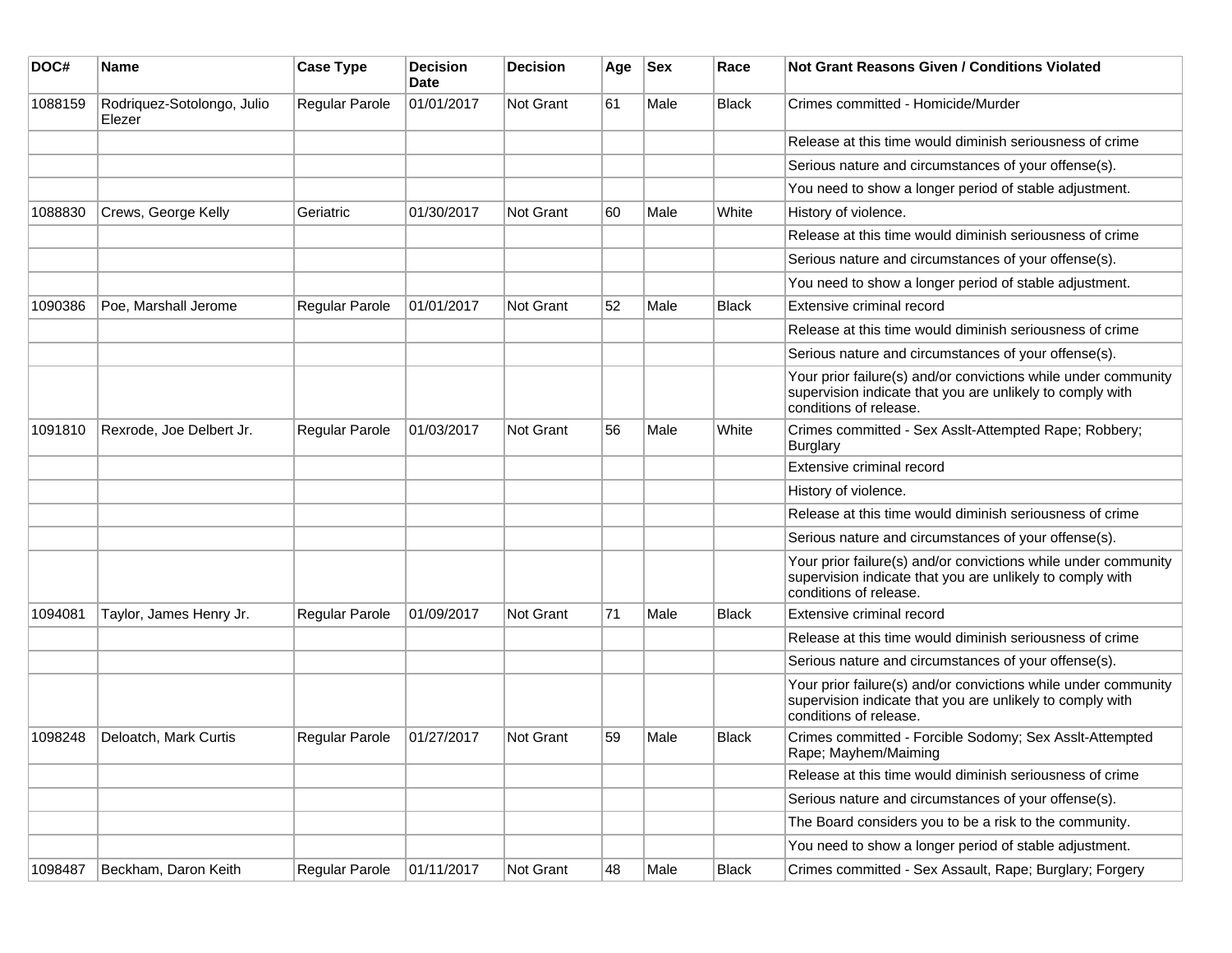| DOC#    | Name                      | <b>Case Type</b>      | <b>Decision</b><br><b>Date</b> | <b>Decision</b> | Age | <b>Sex</b> | Race         | Not Grant Reasons Given / Conditions Violated                                                                                                               |
|---------|---------------------------|-----------------------|--------------------------------|-----------------|-----|------------|--------------|-------------------------------------------------------------------------------------------------------------------------------------------------------------|
| 1098487 | Beckham, Daron Keith      | Regular Parole        | 01/11/2017                     | Not Grant       | 48  | Male       | <b>Black</b> | Release at this time would diminish seriousness of crime                                                                                                    |
|         |                           |                       |                                |                 |     |            |              | Serious nature and circumstances of your offense(s).                                                                                                        |
|         |                           |                       |                                |                 |     |            |              | The Board considers you to be a risk to the community.                                                                                                      |
|         |                           |                       |                                |                 |     |            |              | You need to show a longer period of stable adjustment.                                                                                                      |
| 1098650 | Crutchfield, Kelly Gerard | <b>Regular Parole</b> | 01/03/2017                     | Not Grant       | 43  | Male       | Black        | Poor institutional adjustment (for example, motivation/attitude,<br>unfavorable reports, lack of program involvement, etc.)                                 |
|         |                           |                       |                                |                 |     |            |              | Release at this time would diminish seriousness of crime                                                                                                    |
|         |                           |                       |                                |                 |     |            |              | Serious nature and circumstances of your offense(s).                                                                                                        |
|         |                           |                       |                                |                 |     |            |              | The Board concludes that you should serve more of your<br>sentence prior to release on parole.                                                              |
|         |                           |                       |                                |                 |     |            |              | You need further participation in institutional work and/or<br>educational programs to indicate your positive progression<br>towards re-entry into society. |
|         |                           |                       |                                |                 |     |            |              | You need to show a longer period of stable adjustment.                                                                                                      |
|         |                           |                       |                                |                 |     |            |              | Your record of institutional infractions indicates a disregard for<br>rules and that you are not ready to conform to society.                               |
| 1101722 | Abbott, Larry Philip      | <b>Regular Parole</b> | 01/30/2017                     | Not Grant       | 65  | Male       | White        | Release at this time would diminish seriousness of crime                                                                                                    |
|         |                           |                       |                                |                 |     |            |              | Serious nature and circumstances of your offense(s).                                                                                                        |
|         |                           |                       |                                |                 |     |            |              | The Board concludes that you should serve more of your<br>sentence prior to release on parole.                                                              |
|         |                           |                       |                                |                 |     |            |              | You need to show a longer period of stable adjustment.                                                                                                      |
| 1103085 | Cochran, Dennis Wayne     | <b>Regular Parole</b> | 01/11/2017                     | Not Grant       | 62  | Male       | White        | Crimes committed - Abduct-No Ransom Or Asslt; Sex Assault,<br>Rape; Sodomy                                                                                  |
|         |                           |                       |                                |                 |     |            |              | Extensive criminal record                                                                                                                                   |
|         |                           |                       |                                |                 |     |            |              | Release at this time would diminish seriousness of crime                                                                                                    |
|         |                           |                       |                                |                 |     |            |              | Serious nature and circumstances of your offense(s).                                                                                                        |
|         |                           |                       |                                |                 |     |            |              | The Board considers you to be a risk to the community.                                                                                                      |
| 1103093 | Holliday, Rico Frederic   | <b>Regular Parole</b> | 01/31/2017                     | Not Grant       | 62  | Male       | Black        | Considering your offense and your institutional records, the<br>Board concludes that you should serve more of your sentence<br>before being paroled.        |
|         |                           |                       |                                |                 |     |            |              | Conviction of a new crime while incarcerated                                                                                                                |
|         |                           |                       |                                |                 |     |            |              | Extensive criminal record                                                                                                                                   |
|         |                           |                       |                                |                 |     |            |              | Poor institutional adjustment (for example, motivation/attitude,<br>unfavorable reports, lack of program involvement, etc.)                                 |
|         |                           |                       |                                |                 |     |            |              | Release at this time would diminish seriousness of crime                                                                                                    |
|         |                           |                       |                                |                 |     |            |              | Serious nature and circumstances of your offense(s).                                                                                                        |
|         |                           |                       |                                |                 |     |            |              | You need to show a longer period of stable adjustment.                                                                                                      |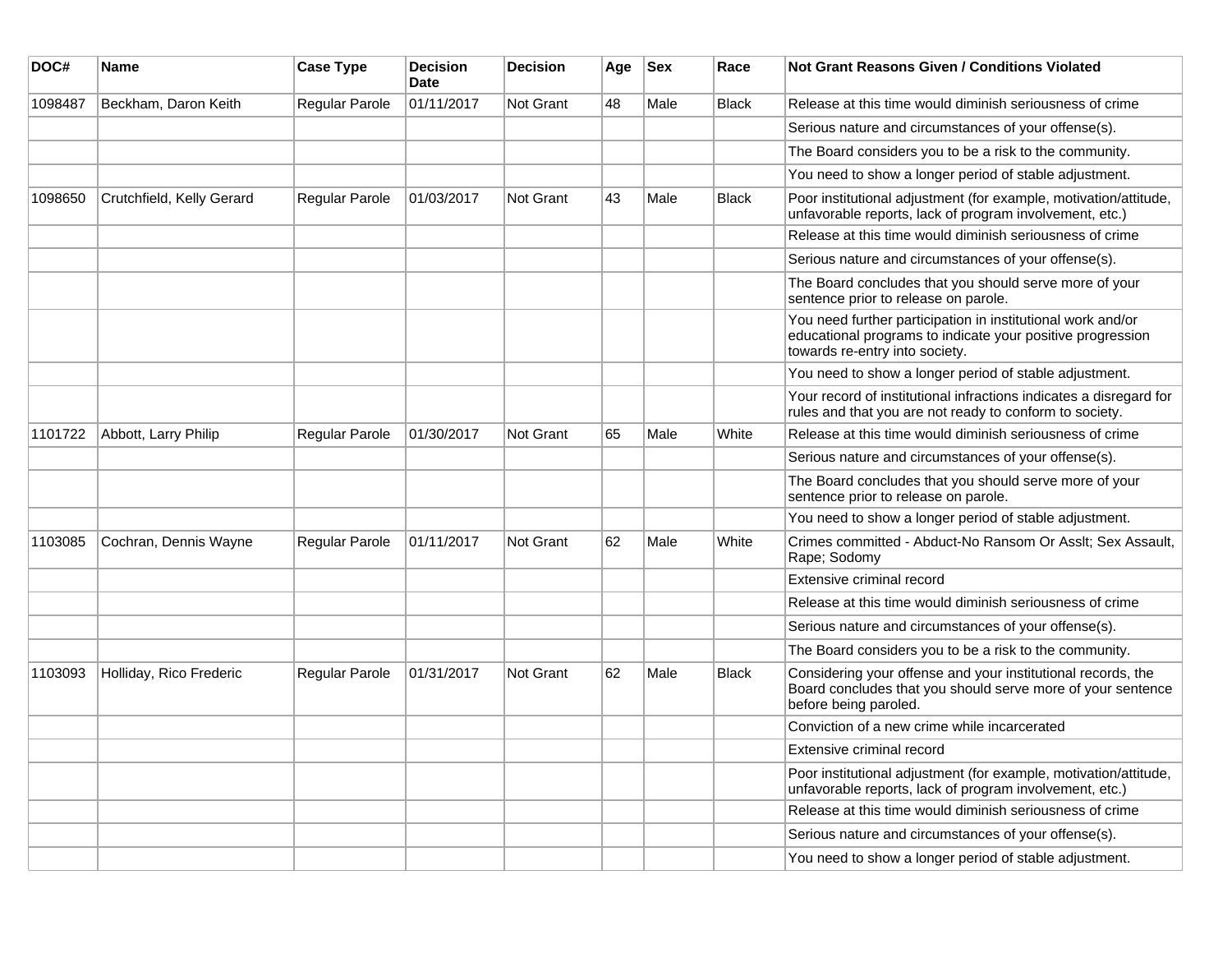| DOC#    | <b>Name</b>              | <b>Case Type</b> | <b>Decision</b><br>Date | <b>Decision</b> | Age | <b>Sex</b> | Race         | <b>Not Grant Reasons Given / Conditions Violated</b>                                                                                                  |
|---------|--------------------------|------------------|-------------------------|-----------------|-----|------------|--------------|-------------------------------------------------------------------------------------------------------------------------------------------------------|
| 1103093 | Holliday, Rico Frederic  | Regular Parole   | 01/31/2017              | Not Grant       | 62  | Male       | <b>Black</b> | Your record of institutional infractions indicates a disregard for<br>rules and that you are not ready to conform to society.                         |
| 1103638 | Williams, Jerome         | Regular Parole   | 01/05/2017              | Not Grant       | 50  | Male       | <b>Black</b> | History of substance abuse.                                                                                                                           |
|         |                          |                  |                         |                 |     |            |              | Poor institutional adjustment (for example, motivation/attitude,<br>unfavorable reports, lack of program involvement, etc.)                           |
|         |                          |                  |                         |                 |     |            |              | Release at this time would diminish seriousness of crime                                                                                              |
|         |                          |                  |                         |                 |     |            |              | Serious nature and circumstances of your offense(s).                                                                                                  |
|         |                          |                  |                         |                 |     |            |              | You need to show a longer period of stable adjustment.                                                                                                |
|         |                          |                  |                         |                 |     |            |              | Your prior failure(s) and/or convictions while under community<br>supervision indicate that you are unlikely to comply with<br>conditions of release. |
| 1106000 | Ballance, Kevin Marvin   | Regular Parole   | 01/17/2017              | Not Grant       | 50  | Male       | White        | No Interest in Parole                                                                                                                                 |
| 1106322 | Chappell, James Fitzgera | Regular Parole   | 01/05/2017              | Not Grant       | 53  | Male       | <b>Black</b> | Poor institutional adjustment (for example, motivation/attitude,<br>unfavorable reports, lack of program involvement, etc.)                           |
|         |                          |                  |                         |                 |     |            |              | You need to show a longer period of stable adjustment.                                                                                                |
|         |                          |                  |                         |                 |     |            |              | Your prior failure(s) and/or convictions while under community<br>supervision indicate that you are unlikely to comply with<br>conditions of release. |
|         |                          |                  |                         |                 |     |            |              | Your record of institutional infractions indicates a disregard for<br>rules and that you are not ready to conform to society.                         |
| 1106976 | Johnson, Richard Matthew | Regular Parole   | 01/03/2017              | Not Grant       | 53  | Male       | <b>Black</b> | Extensive criminal record                                                                                                                             |
|         |                          |                  |                         |                 |     |            |              | Release at this time would diminish seriousness of crime                                                                                              |
|         |                          |                  |                         |                 |     |            |              | Serious nature and circumstances of your offense(s).                                                                                                  |
|         |                          |                  |                         |                 |     |            |              | The Board concludes that you should serve more of your<br>sentence prior to release on parole.                                                        |
|         |                          |                  |                         |                 |     |            |              | You need to show a longer period of stable adjustment.                                                                                                |
|         |                          |                  |                         |                 |     |            |              | Your record indicates a serious disregard for the property<br>rights of others.                                                                       |
| 1107947 | Brooks, James Edward     | Regular Parole   | 01/03/2017              | Not Grant       | 66  | Male       | <b>Black</b> | History of substance abuse.                                                                                                                           |
|         |                          |                  |                         |                 |     |            |              | Poor institutional adjustment (for example, motivation/attitude,<br>unfavorable reports, lack of program involvement, etc.)                           |
|         |                          |                  |                         |                 |     |            |              | Serious nature and circumstances of your offense(s).                                                                                                  |
|         |                          |                  |                         |                 |     |            |              | You need to show a longer period of stable adjustment.                                                                                                |
|         |                          |                  |                         |                 |     |            |              | Your record of institutional infractions indicates a disregard for<br>rules and that you are not ready to conform to society.                         |
| 1107967 | King, Larry H            | Regular Parole   | 01/01/2017              | Not Grant       | 58  | Male       | <b>Black</b> | Extensive criminal record                                                                                                                             |
|         |                          |                  |                         |                 |     |            |              | Release at this time would diminish seriousness of crime                                                                                              |
|         |                          |                  |                         |                 |     |            |              | Serious nature and circumstances of your offense(s).                                                                                                  |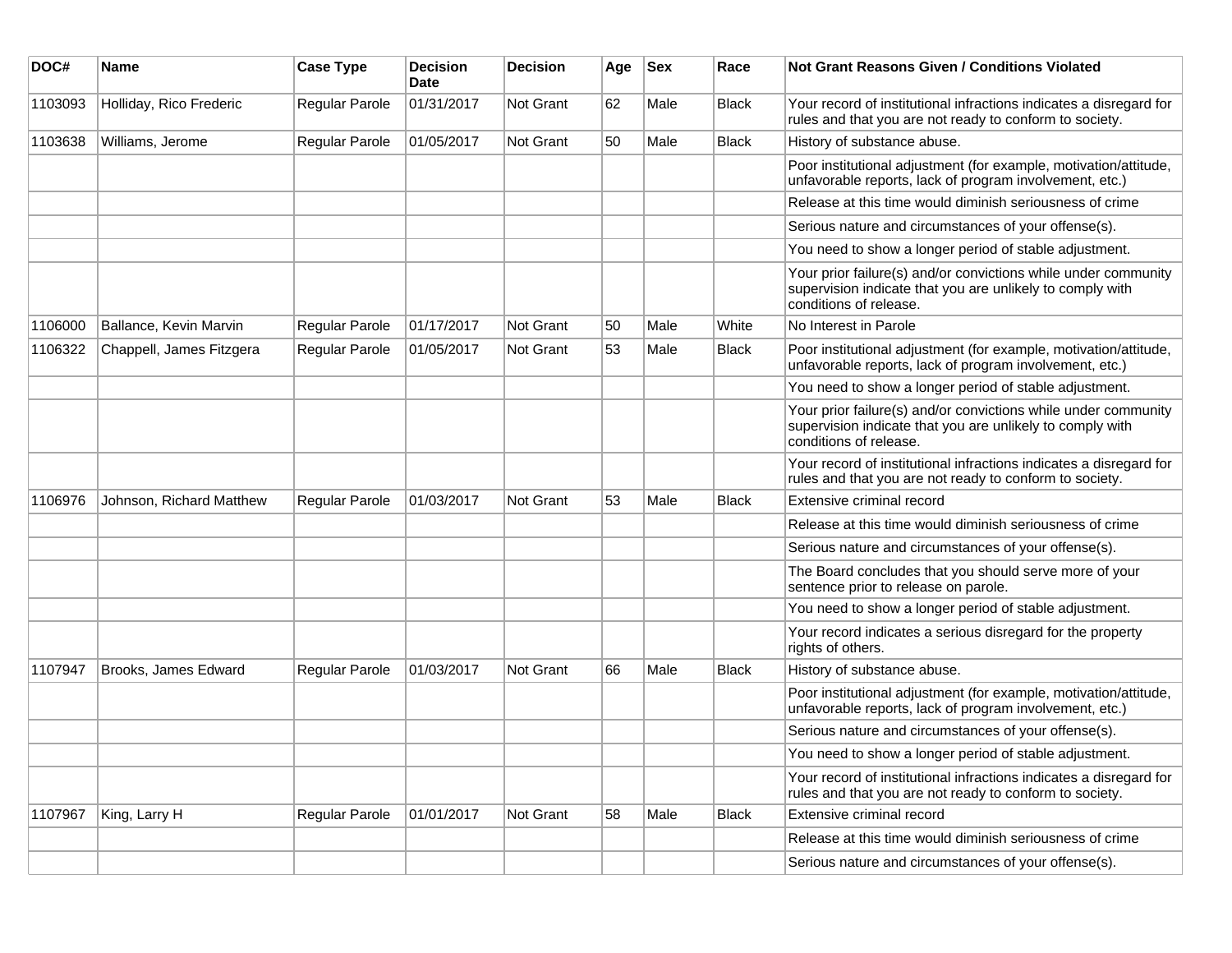| DOC#    | Name                    | <b>Case Type</b>      | <b>Decision</b><br><b>Date</b> | <b>Decision</b> | Age | <b>Sex</b> | Race         | Not Grant Reasons Given / Conditions Violated                                                                                                         |
|---------|-------------------------|-----------------------|--------------------------------|-----------------|-----|------------|--------------|-------------------------------------------------------------------------------------------------------------------------------------------------------|
| 1107967 | King, Larry H           | Regular Parole        | 01/01/2017                     | Not Grant       | 58  | Male       | Black        | The Board considers you to be a risk to the community.                                                                                                |
|         |                         |                       |                                |                 |     |            |              | You need to show a longer period of stable adjustment.                                                                                                |
|         |                         |                       |                                |                 |     |            |              | Your prior failure(s) and/or convictions while under community<br>supervision indicate that you are unlikely to comply with<br>conditions of release. |
| 1115151 | Patrick, John F         | Regular Parole        | 01/09/2017                     | Not Grant       | 54  | Male       | White        | Crimes committed - Sex Assault, Rape; Aggravated Sexual<br>Battery; Aggravated Sexual Battery                                                         |
|         |                         |                       |                                |                 |     |            |              | Release at this time would diminish seriousness of crime                                                                                              |
|         |                         |                       |                                |                 |     |            |              | Serious nature and circumstances of your offense(s).                                                                                                  |
| 1116066 | Mccotter, William Scott | <b>Regular Parole</b> | 01/02/2017                     | Not Grant       | 48  | Male       | White        | Crimes committed - Kidnap/Abduct; Unlawful Wound/Bodily<br>Injury                                                                                     |
|         |                         |                       |                                |                 |     |            |              | Release at this time would diminish seriousness of crime                                                                                              |
|         |                         |                       |                                |                 |     |            |              | Serious nature and circumstances of your offense(s).                                                                                                  |
| 1116388 | Jones, Ronald Jerome    | <b>Regular Parole</b> | 01/07/2017                     | Not Grant       | 61  | Male       | Black        | Crimes committed - Murder: 2nd Degree; Robbery: On Or<br><b>Near Street</b>                                                                           |
|         |                         |                       |                                |                 |     |            |              | Release at this time would diminish seriousness of crime                                                                                              |
|         |                         |                       |                                |                 |     |            |              | Serious nature and circumstances of your offense(s).                                                                                                  |
| 1116462 | Patterson, Larry Edwin  | <b>Regular Parole</b> | 01/02/2017                     | Not Grant       | 60  | Male       | <b>Black</b> | Release at this time would diminish seriousness of crime                                                                                              |
|         |                         |                       |                                |                 |     |            |              | Serious nature and circumstances of your offense(s).                                                                                                  |
|         |                         |                       |                                |                 |     |            |              | The Board concludes that you should serve more of your<br>sentence prior to release on parole.                                                        |
|         |                         |                       |                                |                 |     |            |              | The Board considers you to be a risk to the community.                                                                                                |
|         |                         |                       |                                |                 |     |            |              | Your prior failure(s) and/or convictions while under community<br>supervision indicate that you are unlikely to comply with<br>conditions of release. |
| 1119365 | Cook, John Henry        | Regular Parole        | 01/25/2017                     | Not Grant       | 54  | Male       | <b>Black</b> | No Interest in Parole                                                                                                                                 |
| 1119438 | Robertson, Carlos       | Regular Parole        | 01/09/2017                     | Not Grant       | 56  | Male       | <b>Black</b> | Crimes committed - Sex Assault, Rape; Robbery; Escape                                                                                                 |
|         |                         |                       |                                |                 |     |            |              | Release at this time would diminish seriousness of crime                                                                                              |
|         |                         |                       |                                |                 |     |            |              | Serious nature and circumstances of your offense(s).                                                                                                  |
|         |                         |                       |                                |                 |     |            |              | The Board concludes that you should serve more of your<br>sentence prior to release on parole.                                                        |
|         |                         |                       |                                |                 |     |            |              | The Board considers you to be a risk to the community.                                                                                                |
|         |                         |                       |                                |                 |     |            |              | Your prior failure(s) and/or convictions while under community<br>supervision indicate that you are unlikely to comply with<br>conditions of release. |
| 1120874 | Davis, Sherman O        | Regular Parole        | 01/01/2017                     | Not Grant       | 52  | Male       | Black        | Crimes committed - Sex Assault, Rape; Aggravated Sexual<br>Battery; Fraud-False Statement                                                             |
|         |                         |                       |                                |                 |     |            |              | Extensive criminal record                                                                                                                             |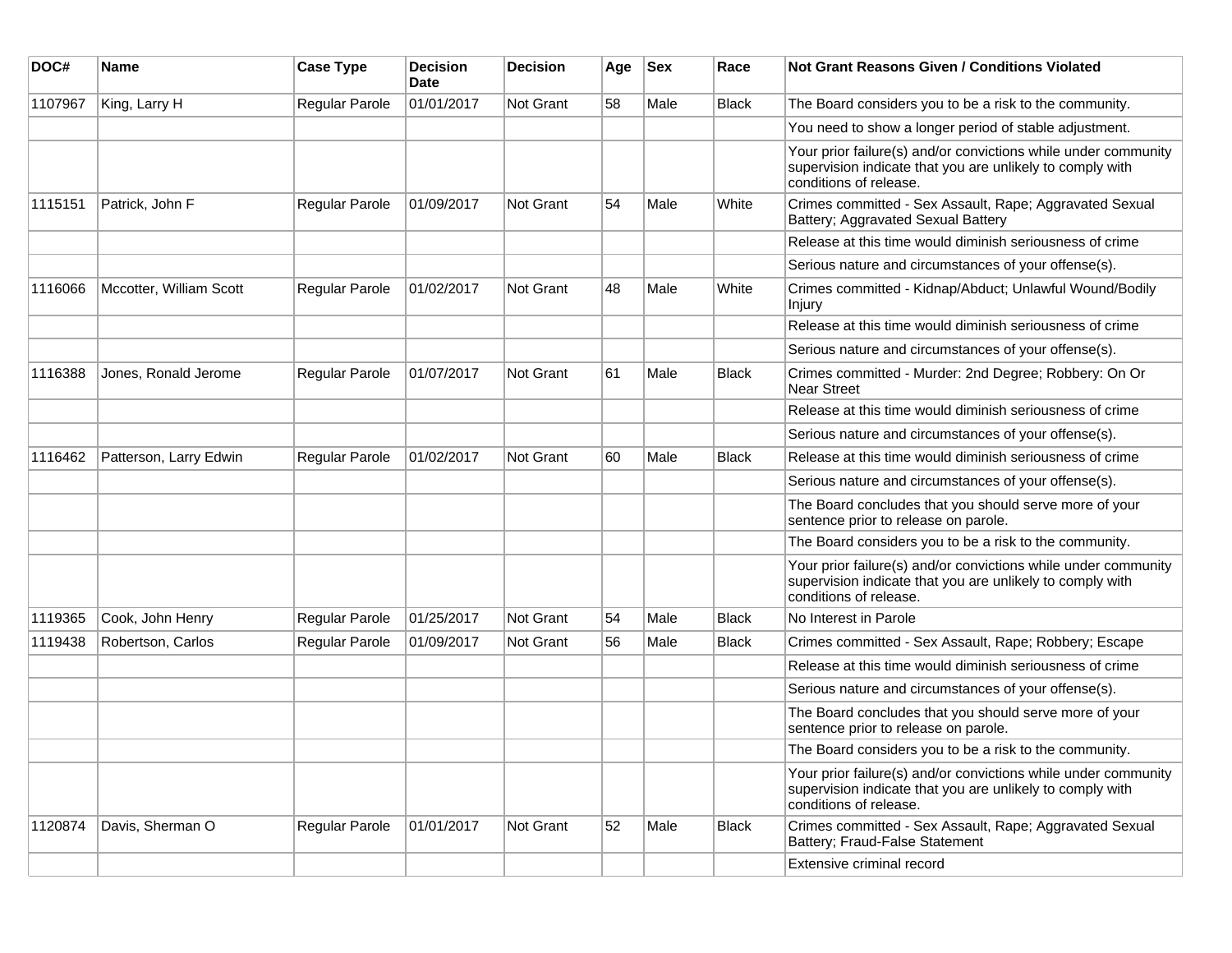| DOC#    | <b>Name</b>                 | <b>Case Type</b> | <b>Decision</b><br><b>Date</b> | <b>Decision</b>  | Age | <b>Sex</b> | Race         | <b>Not Grant Reasons Given / Conditions Violated</b>                                                                                                        |
|---------|-----------------------------|------------------|--------------------------------|------------------|-----|------------|--------------|-------------------------------------------------------------------------------------------------------------------------------------------------------------|
| 1120874 | Davis, Sherman O            | Regular Parole   | 01/01/2017                     | <b>Not Grant</b> | 52  | Male       | <b>Black</b> | Serious nature and circumstances of your offense(s).                                                                                                        |
|         |                             |                  |                                |                  |     |            |              | The Board considers you to be a risk to the community.                                                                                                      |
|         |                             |                  |                                |                  |     |            |              | You need to show a longer period of stable adjustment.                                                                                                      |
| 1123346 | Wyche, Lee Andrew           | Regular Parole   | 01/22/2017                     | Not Grant        | 64  | Male       | <b>Black</b> | Crimes committed - Homicide/Murder; Burglary; Use Of<br>Firearm In Felony                                                                                   |
|         |                             |                  |                                |                  |     |            |              | Poor institutional adjustment (for example, motivation/attitude,<br>unfavorable reports, lack of program involvement, etc.)                                 |
|         |                             |                  |                                |                  |     |            |              | Release at this time would diminish seriousness of crime                                                                                                    |
|         |                             |                  |                                |                  |     |            |              | You need to show a longer period of stable adjustment.                                                                                                      |
|         |                             |                  |                                |                  |     |            |              | Your prior failure(s) and/or convictions while under community<br>supervision indicate that you are unlikely to comply with<br>conditions of release.       |
| 1123484 | Brazier, Shawntell Matthews | Regular Parole   | 01/09/2017                     | Not Grant        | 44  | Male       | <b>Black</b> | History of substance abuse.                                                                                                                                 |
|         |                             |                  |                                |                  |     |            |              | Poor institutional adjustment (for example, motivation/attitude,<br>unfavorable reports, lack of program involvement, etc.)                                 |
|         |                             |                  |                                |                  |     |            |              | You need further participation in institutional work and/or<br>educational programs to indicate your positive progression<br>towards re-entry into society. |
|         |                             |                  |                                |                  |     |            |              | You need to show a longer period of stable adjustment.                                                                                                      |
|         |                             |                  |                                |                  |     |            |              | Your record of institutional infractions indicates a disregard for<br>rules and that you are not ready to conform to society.                               |
| 1123975 | Anderson, Tracy Dane        | Regular Parole   | 01/01/2017                     | <b>Not Grant</b> | 51  | Male       | White        | Crimes committed - Forcible Sodomy                                                                                                                          |
|         |                             |                  |                                |                  |     |            |              | Serious nature and circumstances of your offense(s).                                                                                                        |
|         |                             |                  |                                |                  |     |            |              | The Board concludes that you should serve more of your<br>sentence prior to release on parole.                                                              |
|         |                             |                  |                                |                  |     |            |              | The Board considers you to be a risk to the community.                                                                                                      |
| 1124130 | Wirtz, Robert Patrick       | Regular Parole   | 01/02/2017                     | Not Grant        | 62  | Male       | White        | Crimes committed - Homicide/Murder; Sex Assault, Rape                                                                                                       |
|         |                             |                  |                                |                  |     |            |              | Release at this time would diminish seriousness of crime                                                                                                    |
|         |                             |                  |                                |                  |     |            |              | Serious nature and circumstances of your offense(s).                                                                                                        |
|         |                             |                  |                                |                  |     |            |              | The Board concludes that you should serve more of your<br>sentence prior to release on parole.                                                              |
|         |                             |                  |                                |                  |     |            |              | The Board considers you to be a risk to the community.                                                                                                      |
| 1125202 | Todd, John Randall          | Regular Parole   | 01/31/2017                     | <b>Not Grant</b> | 51  | Male       | White        | Crimes committed - Arson; Arson; Breaking And Entering                                                                                                      |
|         |                             |                  |                                |                  |     |            |              | Release at this time would diminish seriousness of crime                                                                                                    |
|         |                             |                  |                                |                  |     |            |              | Serious nature and circumstances of your offense(s).                                                                                                        |
|         |                             |                  |                                |                  |     |            |              | The Board considers you to be a risk to the community.                                                                                                      |
|         |                             |                  |                                |                  |     |            |              | You need to show a longer period of stable adjustment.                                                                                                      |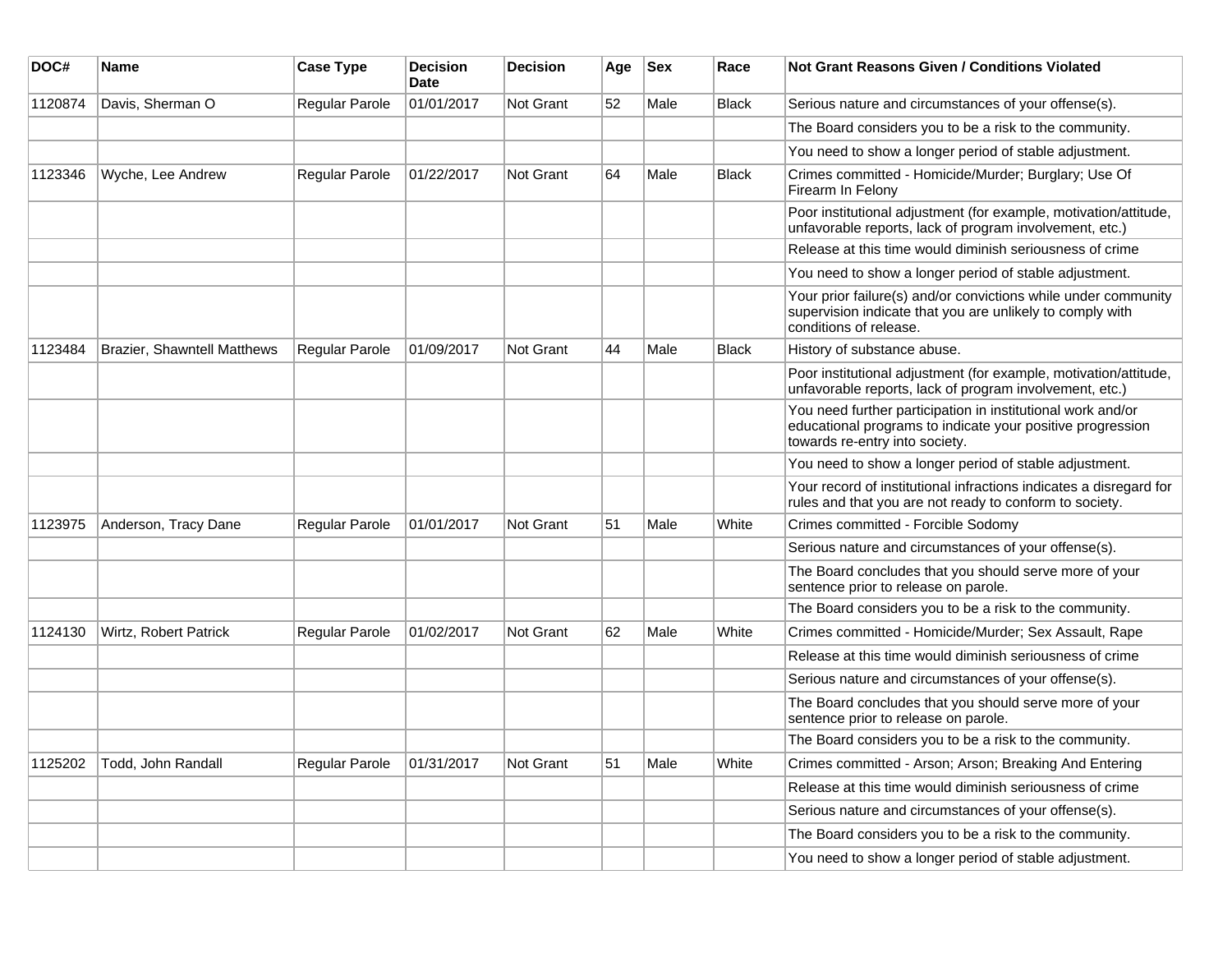| DOC#    | <b>Name</b>                                   | <b>Case Type</b> | <b>Decision</b><br><b>Date</b> | <b>Decision</b>  | Age | <b>Sex</b> | Race         | <b>Not Grant Reasons Given / Conditions Violated</b>                                                                                                  |
|---------|-----------------------------------------------|------------------|--------------------------------|------------------|-----|------------|--------------|-------------------------------------------------------------------------------------------------------------------------------------------------------|
| 1125773 | Creekmore, Daniel Lee                         | Regular Parole   | 01/10/2017                     | Not Grant        | 43  | Male       | <b>Black</b> | Crimes committed - Homicide-1st Degree; Kidnap/Abduct;<br>Arson                                                                                       |
|         |                                               |                  |                                |                  |     |            |              | History of substance abuse.                                                                                                                           |
|         |                                               |                  |                                |                  |     |            |              | History of violence.                                                                                                                                  |
|         |                                               |                  |                                |                  |     |            |              | The Board concludes that you should serve more of your<br>sentence prior to release on parole.                                                        |
|         |                                               |                  |                                |                  |     |            |              | The Board considers you to be a risk to the community.                                                                                                |
|         |                                               |                  |                                |                  |     |            |              | You need to show a longer period of stable adjustment.                                                                                                |
|         |                                               |                  |                                |                  |     |            |              | Your record of institutional infractions indicates a disregard for<br>rules and that you are not ready to conform to society.                         |
| 1126431 | Severich, Israel                              | Regular Parole   | 01/03/2017                     | Not Grant        | 66  | Male       | White        | Crimes committed - Sex Assault, Rape; Incest With Minor                                                                                               |
|         |                                               |                  |                                |                  |     |            |              | Serious nature and circumstances of your offense(s).                                                                                                  |
|         |                                               |                  |                                |                  |     |            |              | The Board considers you to be a risk to the community.                                                                                                |
|         |                                               |                  |                                |                  |     |            |              | You need to show a longer period of stable adjustment.                                                                                                |
| 1126847 | Gwynn, Mitchell Lee                           | Regular Parole   | 01/17/2017                     | <b>Not Grant</b> | 41  | Male       | White        | No Interest in Parole                                                                                                                                 |
| 1127958 | Guzman, Erick J                               | Regular Parole   | 01/07/2017                     | Not Grant        | 41  | Male       | White        | Crimes committed - Sex Assault, Rape; Statutory Burglary;<br><b>Statutory Burglary</b>                                                                |
|         |                                               |                  |                                |                  |     |            |              | Release at this time would diminish seriousness of crime                                                                                              |
|         |                                               |                  |                                |                  |     |            |              | Serious nature and circumstances of your offense(s).                                                                                                  |
|         |                                               |                  |                                |                  |     |            |              | The Board considers you to be a risk to the community.                                                                                                |
|         |                                               |                  |                                |                  |     |            |              | Your prior failure(s) and/or convictions while under community<br>supervision indicate that you are unlikely to comply with<br>conditions of release. |
| 1133662 | Koberstein, Charles Daniel Jr. Regular Parole |                  | 01/09/2017                     | Not Grant        | 41  | Male       | White        | Crimes committed - Kidnap/Abduct; Kidnap/Abduct; Robbery                                                                                              |
|         |                                               |                  |                                |                  |     |            |              | Extensive criminal record                                                                                                                             |
|         |                                               |                  |                                |                  |     |            |              | Release at this time would diminish seriousness of crime                                                                                              |
|         |                                               |                  |                                |                  |     |            |              | Serious nature and circumstances of your offense(s).                                                                                                  |
|         |                                               |                  |                                |                  |     |            |              | You need to show a longer period of stable adjustment.                                                                                                |
|         |                                               |                  |                                |                  |     |            |              | Your prior failure(s) and/or convictions while under community<br>supervision indicate that you are unlikely to comply with<br>conditions of release. |
| 1137815 | Lester, William J                             | Regular Parole   | 01/17/2017                     | Not Grant        | 46  | ∣Male      | White        | Crimes committed - Larc-Grand; Larc-Grand; Larc-Grand                                                                                                 |
|         |                                               |                  |                                |                  |     |            |              | Extensive criminal record                                                                                                                             |
|         |                                               |                  |                                |                  |     |            |              | Release at this time would diminish seriousness of crime                                                                                              |
| 1138758 | Brown, Preston                                | Regular Parole   | 01/12/2017                     | Not Grant        | 48  | Male       | Black        | Crimes committed - Homicide/Murder; Sex Assault, Rape;<br><b>Assault And Battery</b>                                                                  |
|         |                                               |                  |                                |                  |     |            |              | Extensive criminal record                                                                                                                             |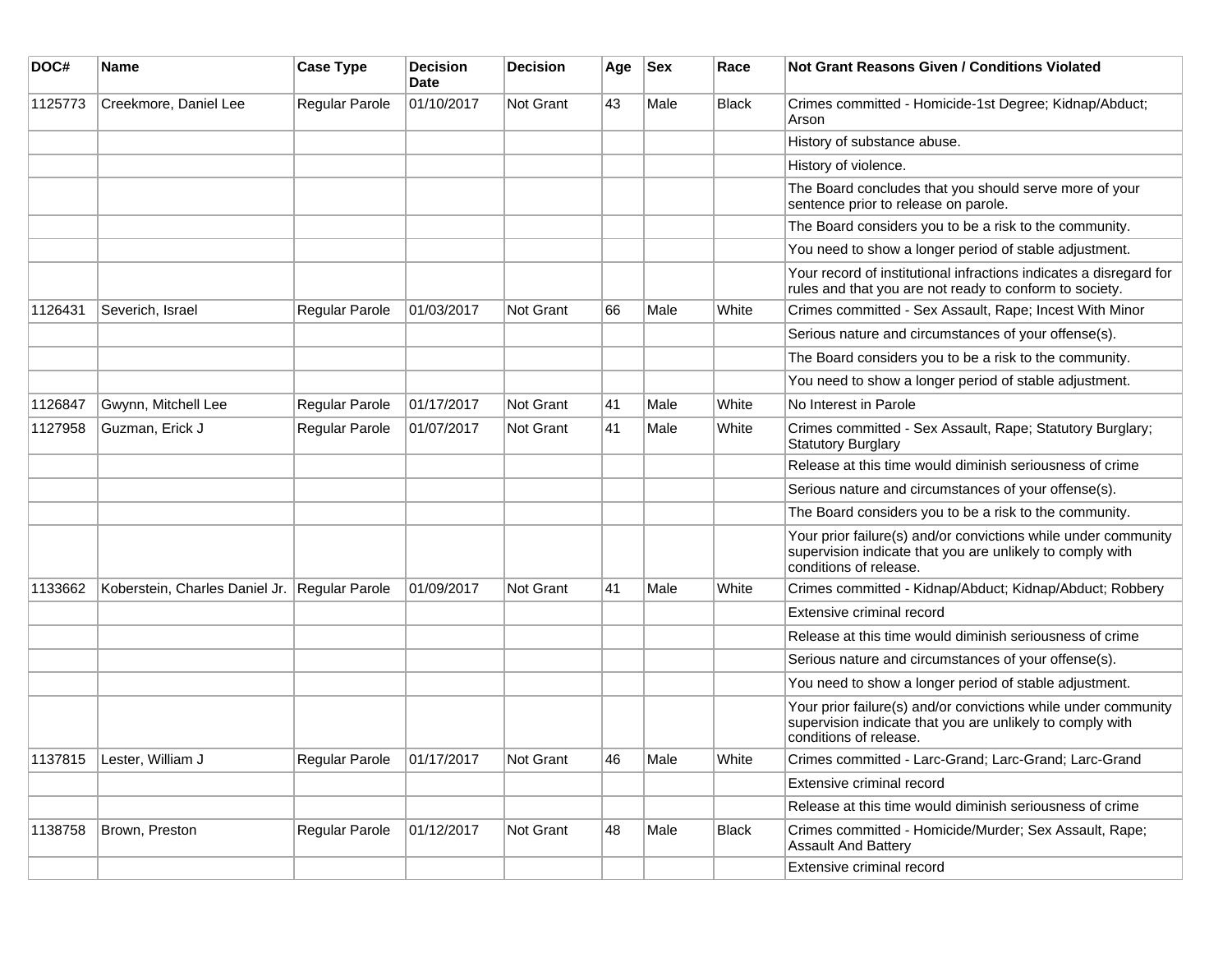| DOC#    | <b>Name</b>             | <b>Case Type</b>      | <b>Decision</b><br>Date | <b>Decision</b> | Age | <b>Sex</b> | Race         | Not Grant Reasons Given / Conditions Violated                                                                                                               |
|---------|-------------------------|-----------------------|-------------------------|-----------------|-----|------------|--------------|-------------------------------------------------------------------------------------------------------------------------------------------------------------|
| 1138758 | Brown, Preston          | Regular Parole        | 01/12/2017              | Not Grant       | 48  | Male       | <b>Black</b> | Release at this time would diminish seriousness of crime                                                                                                    |
|         |                         |                       |                         |                 |     |            |              | Serious nature and circumstances of your offense(s).                                                                                                        |
|         |                         |                       |                         |                 |     |            |              | The Board considers you to be a risk to the community.                                                                                                      |
| 1139313 | Pritchard, Larry Donald | Regular Parole        | 01/11/2017              | Not Grant       | 61  | Male       | <b>Black</b> | Release at this time would diminish seriousness of crime                                                                                                    |
|         |                         |                       |                         |                 |     |            |              | Serious nature and circumstances of your offense(s).                                                                                                        |
|         |                         |                       |                         |                 |     |            |              | You need to show a longer period of stable adjustment.                                                                                                      |
| 1139573 | Mckinzie, Alfred Lee    | <b>Regular Parole</b> | 01/20/2017              | Not Grant       | 63  | Male       | <b>Black</b> | Extensive criminal record                                                                                                                                   |
|         |                         |                       |                         |                 |     |            |              | Release at this time would diminish seriousness of crime                                                                                                    |
|         |                         |                       |                         |                 |     |            |              | Serious nature and circumstances of your offense(s).                                                                                                        |
|         |                         |                       |                         |                 |     |            |              | The Board concludes that you should serve more of your<br>sentence prior to release on parole.                                                              |
|         |                         |                       |                         |                 |     |            |              | Your record of institutional infractions indicates a disregard for<br>rules and that you are not ready to conform to society.                               |
| 1140385 | Macdonald, Douglas      | Regular Parole        | 01/05/2017              | Not Grant       | 55  | Male       | White        | Crimes committed - Kidnap/Abduct; Sex Assault, Rape;<br>Forcible Sodomy                                                                                     |
|         |                         |                       |                         |                 |     |            |              | Extensive criminal record                                                                                                                                   |
|         |                         |                       |                         |                 |     |            |              | Serious nature and circumstances of your offense(s).                                                                                                        |
|         |                         |                       |                         |                 |     |            |              | The Board considers you to be a risk to the community.                                                                                                      |
| 1142003 | Wynne, Jevon Oneal      | <b>Regular Parole</b> | 01/02/2017              | Not Grant       | 42  | Male       | <b>Black</b> | Crimes committed - Malicious Wounding; Cocaine-Sell;<br>Cocaine-Possess                                                                                     |
|         |                         |                       |                         |                 |     |            |              | The Board concludes that you should serve more of your<br>sentence prior to release on parole.                                                              |
|         |                         |                       |                         |                 |     |            |              | The Board considers you to be a risk to the community.                                                                                                      |
|         |                         |                       |                         |                 |     |            |              | You need further participation in institutional work and/or<br>educational programs to indicate your positive progression<br>towards re-entry into society. |
|         |                         |                       |                         |                 |     |            |              | You need to show a longer period of stable adjustment.                                                                                                      |
|         |                         |                       |                         |                 |     |            |              | Your prior failure(s) and/or convictions while under community<br>supervision indicate that you are unlikely to comply with<br>conditions of release.       |
| 1143048 | Knight, Aaron Lamont    | Regular Parole        | 01/08/2017              | Not Grant       | 46  | Male       | <b>Black</b> | Extensive criminal record                                                                                                                                   |
|         |                         |                       |                         |                 |     |            |              | Release at this time would diminish seriousness of crime                                                                                                    |
|         |                         |                       |                         |                 |     |            |              | Serious nature and circumstances of your offense(s).                                                                                                        |
|         |                         |                       |                         |                 |     |            |              | The Board concludes that you should serve more of your<br>sentence prior to release on parole.                                                              |
|         |                         |                       |                         |                 |     |            |              | Your prior failure(s) and/or convictions while under community<br>supervision indicate that you are unlikely to comply with<br>conditions of release.       |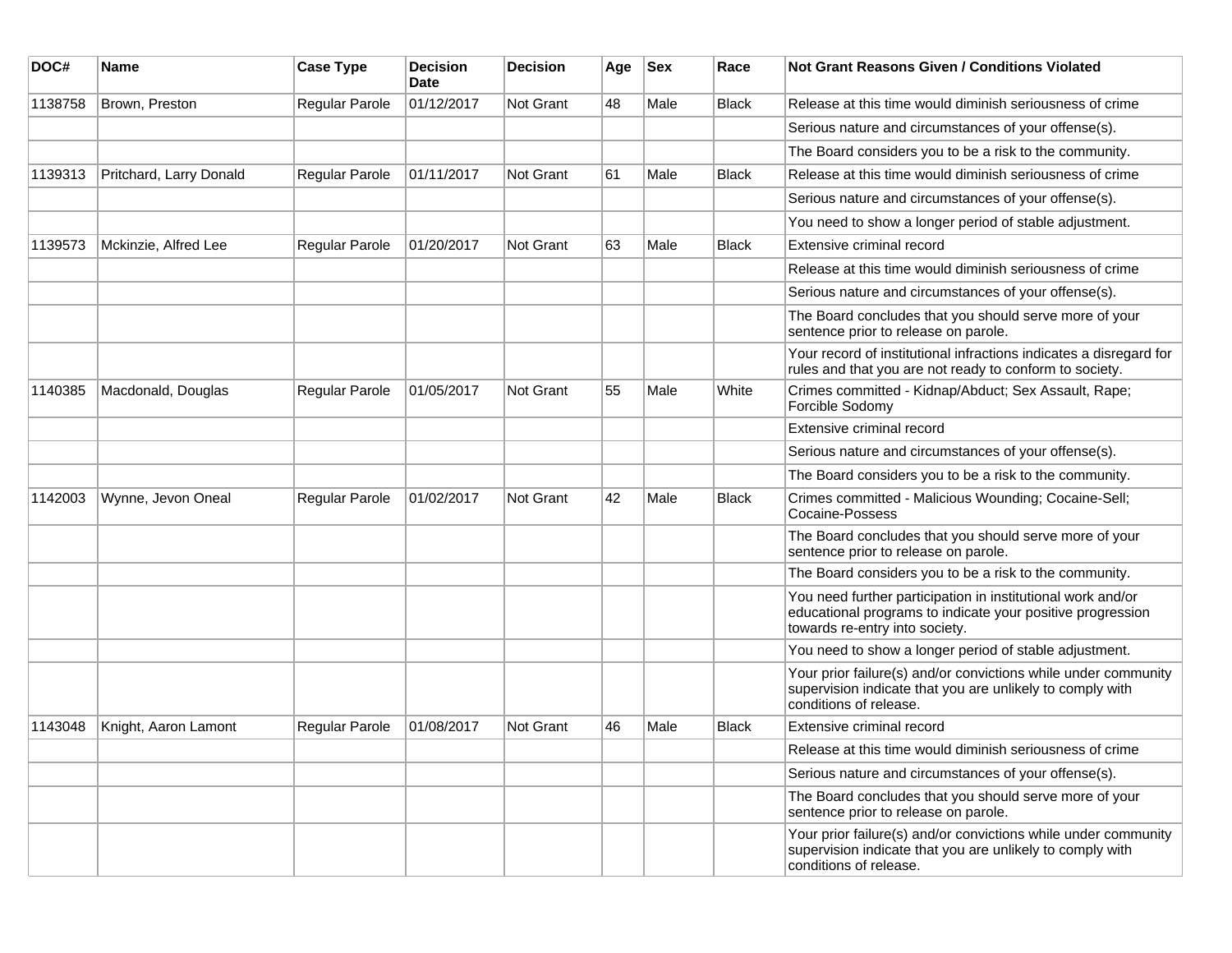| DOC#    | Name                     | <b>Case Type</b>      | <b>Decision</b><br><b>Date</b> | <b>Decision</b> | Age | <b>Sex</b> | Race         | <b>Not Grant Reasons Given / Conditions Violated</b>                                                                                                  |
|---------|--------------------------|-----------------------|--------------------------------|-----------------|-----|------------|--------------|-------------------------------------------------------------------------------------------------------------------------------------------------------|
| 1143796 | Deffinbaugh, Dale Thomas | Regular Parole        | 01/06/2017                     | Not Grant       | 52  | Male       | White        | Extensive criminal record                                                                                                                             |
|         |                          |                       |                                |                 |     |            |              | History of violence.                                                                                                                                  |
|         |                          |                       |                                |                 |     |            |              | Serious nature and circumstances of your offense(s).                                                                                                  |
|         |                          |                       |                                |                 |     |            |              | You need to show a longer period of stable adjustment.                                                                                                |
|         |                          |                       |                                |                 |     |            |              | Your prior failure(s) and/or convictions while under community<br>supervision indicate that you are unlikely to comply with<br>conditions of release. |
| 1147531 | Evans, Chiles Oliver     | <b>Regular Parole</b> | 01/11/2017                     | Not Grant       | 70  | Male       | White        | Crimes committed - Homicide-1st Degree; Abduct-No Ransom<br>Or Asslt; Robbery                                                                         |
|         |                          |                       |                                |                 |     |            |              | Extensive criminal record                                                                                                                             |
|         |                          |                       |                                |                 |     |            |              | Release at this time would diminish seriousness of crime                                                                                              |
|         |                          |                       |                                |                 |     |            |              | You need to show a longer period of stable adjustment.                                                                                                |
|         |                          |                       |                                |                 |     |            |              | Your prior failure(s) and/or convictions while under community<br>supervision indicate that you are unlikely to comply with<br>conditions of release. |
|         |                          |                       |                                |                 |     |            |              | Your record indicates a serious disregard for the property<br>rights of others.                                                                       |
| 1148222 | Nissley, John Garland    | <b>Regular Parole</b> | 01/11/2017                     | Not Grant       | 59  | Male       | White        | Crimes committed - Sex Assault, Rape; Sex Assault, Rape;<br><b>Aggravated Sexual Battery</b>                                                          |
|         |                          |                       |                                |                 |     |            |              | Release at this time would diminish seriousness of crime                                                                                              |
|         |                          |                       |                                |                 |     |            |              | Serious nature and circumstances of your offense(s).                                                                                                  |
|         |                          |                       |                                |                 |     |            |              | The Board concludes that you should serve more of your<br>sentence prior to release on parole.                                                        |
|         |                          |                       |                                |                 |     |            |              | The Board considers you to be a risk to the community.                                                                                                |
| 1150660 | Allen, Frank D           | Regular Parole        | 01/03/2017                     | Not Grant       | 49  | Male       | <b>Black</b> | Conviction of a new crime while incarcerated                                                                                                          |
|         |                          |                       |                                |                 |     |            |              | Crimes committed - Unlawful Wound/Bodily Injury; Unlawful<br>Wound/Bodily Injury; Unlawful Wound/Bodily Injury                                        |
|         |                          |                       |                                |                 |     |            |              | Extensive criminal record                                                                                                                             |
|         |                          |                       |                                |                 |     |            |              | History of violence.                                                                                                                                  |
|         |                          |                       |                                |                 |     |            |              | Release at this time would diminish seriousness of crime                                                                                              |
|         |                          |                       |                                |                 |     |            |              | You need to show a longer period of stable adjustment.                                                                                                |
|         |                          |                       |                                |                 |     |            |              | Your prior failure(s) and/or convictions while under community<br>supervision indicate that you are unlikely to comply with<br>conditions of release. |
| 1150710 | Liles, Quinton Lee       | <b>Regular Parole</b> | 01/23/2017                     | Not Grant       | 49  | Male       | Black        | Conviction of a new crime while incarcerated                                                                                                          |
|         |                          |                       |                                |                 |     |            |              | Crimes committed - Homicide-1st Degree; Robbery; Robbery                                                                                              |
|         |                          |                       |                                |                 |     |            |              | Extensive criminal record                                                                                                                             |
|         |                          |                       |                                |                 |     |            |              | Release at this time would diminish seriousness of crime                                                                                              |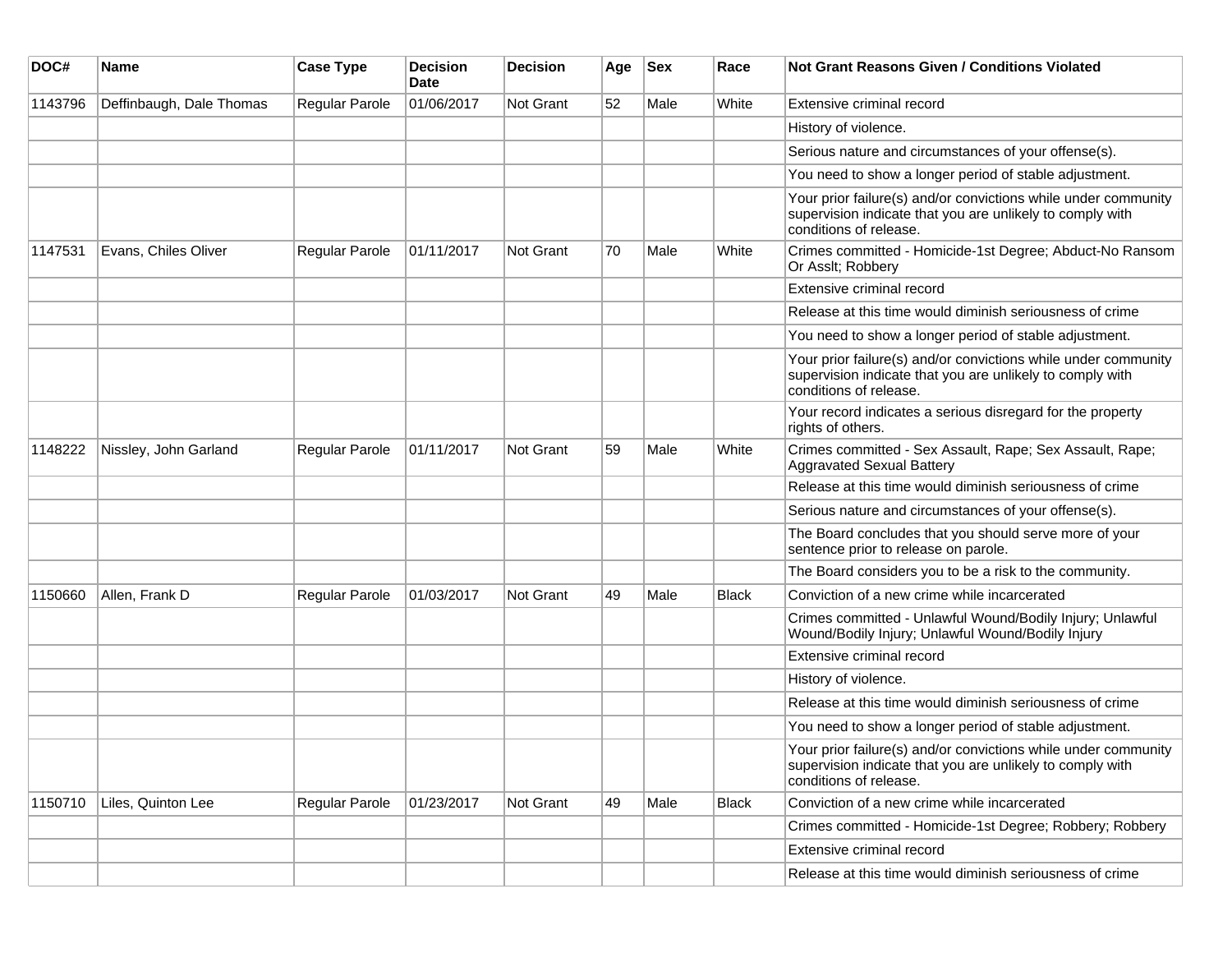| DOC#    | <b>Name</b>              | <b>Case Type</b> | <b>Decision</b><br><b>Date</b> | <b>Decision</b> | Age | <b>Sex</b> | Race         | <b>Not Grant Reasons Given / Conditions Violated</b>                                                                                                  |
|---------|--------------------------|------------------|--------------------------------|-----------------|-----|------------|--------------|-------------------------------------------------------------------------------------------------------------------------------------------------------|
| 1150710 | Liles, Quinton Lee       | Regular Parole   | 01/23/2017                     | Not Grant       | 49  | Male       | <b>Black</b> | Serious nature and circumstances of your offense(s).                                                                                                  |
|         |                          |                  |                                |                 |     |            |              | Your record indicates a serious disregard for the property<br>rights of others.                                                                       |
| 1150896 | Boyd, John Early         | Geriatric        | 01/03/2017                     | Not Grant       | 71  | Male       | <b>Black</b> | Crimes committed - Homicide/Murder; Homicide-Attempted;<br>Use Of Firearm In Felony                                                                   |
|         |                          |                  |                                |                 |     |            |              | Release at this time would diminish seriousness of crime                                                                                              |
|         |                          |                  |                                |                 |     |            |              | Serious nature and circumstances of your offense(s).                                                                                                  |
| 1152859 | Campbell, Michael Joseph | Regular Parole   | 01/01/2017                     | Not Grant       | 65  | Male       | White        | Crimes committed - Kidnap/Abduct; Forcible Sodomy; Damage<br>Property                                                                                 |
|         |                          |                  |                                |                 |     |            |              | Release at this time would diminish seriousness of crime                                                                                              |
|         |                          |                  |                                |                 |     |            |              | Serious nature and circumstances of your offense(s).                                                                                                  |
|         |                          |                  |                                |                 |     |            |              | The Board considers you to be a risk to the community.                                                                                                |
| 1153070 | Carter, William Dewey    | Regular Parole   | 01/09/2017                     | Not Grant       | 58  | Male       | <b>Black</b> | Extensive criminal record                                                                                                                             |
|         |                          |                  |                                |                 |     |            |              | Release at this time would diminish seriousness of crime                                                                                              |
|         |                          |                  |                                |                 |     |            |              | Serious nature and circumstances of your offense(s).                                                                                                  |
|         |                          |                  |                                |                 |     |            |              | You need to show a longer period of stable adjustment.                                                                                                |
|         |                          |                  |                                |                 |     |            |              | Your prior failure(s) and/or convictions while under community<br>supervision indicate that you are unlikely to comply with<br>conditions of release. |
| 1154054 | Donaldson, Jamie Alan    | Regular Parole   | 01/09/2017                     | Not Grant       | 50  | Male       | White        | Release at this time would diminish seriousness of crime                                                                                              |
|         |                          |                  |                                |                 |     |            |              | Serious nature and circumstances of your offense(s).                                                                                                  |
|         |                          |                  |                                |                 |     |            |              | The Board considers you to be a risk to the community.                                                                                                |
|         |                          |                  |                                |                 |     |            |              | Your prior failure(s) and/or convictions while under community<br>supervision indicate that you are unlikely to comply with<br>conditions of release. |
| 1155655 | Smith, Kevin Dwayne      | Regular Parole   | 01/03/2017                     | Not Grant       | 43  | Male       | <b>Black</b> | Conviction of a new crime while incarcerated                                                                                                          |
|         |                          |                  |                                |                 |     |            |              | Crimes committed - Kidnap/Abduct; Sex Assault, Rape;<br>Robbery                                                                                       |
|         |                          |                  |                                |                 |     |            |              | History of violence.                                                                                                                                  |
|         |                          |                  |                                |                 |     |            |              | Release at this time would diminish seriousness of crime                                                                                              |
|         |                          |                  |                                |                 |     |            |              | Serious nature and circumstances of your offense(s).                                                                                                  |
| 1158013 | Miller, Everett Christop | Regular Parole   | 01/03/2017                     | Not Grant       | 55  | Male       | <b>Black</b> | History of violence.                                                                                                                                  |
|         |                          |                  |                                |                 |     |            |              | Poor institutional adjustment (for example, motivation/attitude,<br>unfavorable reports, lack of program involvement, etc.)                           |
|         |                          |                  |                                |                 |     |            |              | Release at this time would diminish seriousness of crime                                                                                              |
|         |                          |                  |                                |                 |     |            |              | Serious nature and circumstances of your offense(s).                                                                                                  |
|         |                          |                  |                                |                 |     |            |              | Your record of institutional infractions indicates a disregard for<br>rules and that you are not ready to conform to society.                         |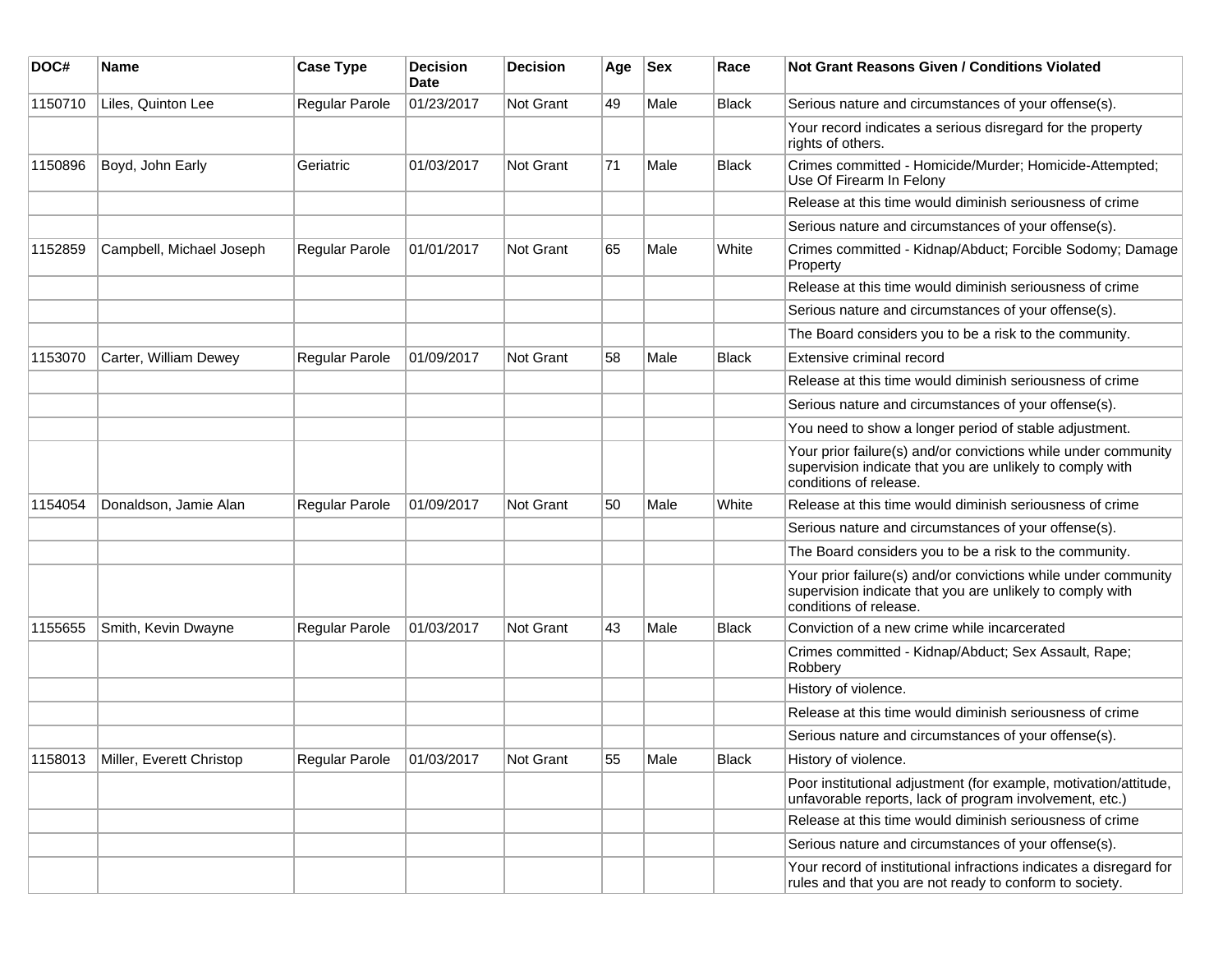| DOC#    | Name                   | <b>Case Type</b> | <b>Decision</b><br><b>Date</b> | <b>Decision</b>  | Age | <b>Sex</b> | Race  | <b>Not Grant Reasons Given / Conditions Violated</b>                                                                                                  |
|---------|------------------------|------------------|--------------------------------|------------------|-----|------------|-------|-------------------------------------------------------------------------------------------------------------------------------------------------------|
| 1158019 | Simmons, Deborah Kaye  | Geriatric        | 01/30/2017                     | Not Grant        | 61  | Female     | White | Crimes committed - Homicide-2Nd-Degree; Possession Of<br>Weapon; Use Of Firearm In Felony                                                             |
|         |                        |                  |                                |                  |     |            |       | History of violence.                                                                                                                                  |
|         |                        |                  |                                |                  |     |            |       | Release at this time would diminish seriousness of crime                                                                                              |
|         |                        |                  |                                |                  |     |            |       | Serious nature and circumstances of your offense(s).                                                                                                  |
|         |                        |                  |                                |                  |     |            |       | The Board concludes that you should serve more of your<br>sentence prior to release on parole.                                                        |
| 1159165 | Gilchrist, Brad Glenn  | Regular Parole   | 01/06/2017                     | <b>Not Grant</b> | 48  | Male       | White | Crimes committed - Kidnap/Abduct; Kidnap/Abduct; Statutory<br><b>Burglary</b>                                                                         |
|         |                        |                  |                                |                  |     |            |       | Extensive criminal record                                                                                                                             |
|         |                        |                  |                                |                  |     |            |       | Release at this time would diminish seriousness of crime                                                                                              |
|         |                        |                  |                                |                  |     |            |       | Serious nature and circumstances of your offense(s).                                                                                                  |
|         |                        |                  |                                |                  |     |            |       | The Board concludes that you should serve more of your<br>sentence prior to release on parole.                                                        |
| 1159181 | Sun, Kamani            | Regular Parole   | 01/05/2017                     | <b>Not Grant</b> | 48  | Male       | Black | Crimes committed - Sex Assault, Rape; Burglary                                                                                                        |
|         |                        |                  |                                |                  |     |            |       | Release at this time would diminish seriousness of crime                                                                                              |
|         |                        |                  |                                |                  |     |            |       | Serious nature and circumstances of your offense(s).                                                                                                  |
|         |                        |                  |                                |                  |     |            |       | You need to show a longer period of stable adjustment.                                                                                                |
| 1159753 | Harrell, David Lee III | Regular Parole   | 01/10/2017                     | Not Grant        | 52  | Male       | Black | Conviction of a new crime while incarcerated                                                                                                          |
|         |                        |                  |                                |                  |     |            |       | Crimes committed - Homicide/Murder; Robbery - Attempted;<br>Assault                                                                                   |
|         |                        |                  |                                |                  |     |            |       | Extensive criminal record                                                                                                                             |
|         |                        |                  |                                |                  |     |            |       | Release at this time would diminish seriousness of crime                                                                                              |
|         |                        |                  |                                |                  |     |            |       | Serious nature and circumstances of your offense(s).                                                                                                  |
|         |                        |                  |                                |                  |     |            |       | The Board concludes that you should serve more of your<br>sentence prior to release on parole.                                                        |
|         |                        |                  |                                |                  |     |            |       | Your prior failure(s) and/or convictions while under community<br>supervision indicate that you are unlikely to comply with<br>conditions of release. |
| 1160375 | Gwyn, Melvin Douglas   | Regular Parole   | 01/31/2017                     | Not Grant        | 47  | Male       | White | Crimes committed - Homicide-1st Degree                                                                                                                |
|         |                        |                  |                                |                  |     |            |       | History of violence.                                                                                                                                  |
|         |                        |                  |                                |                  |     |            |       | Release at this time would diminish seriousness of crime                                                                                              |
|         |                        |                  |                                |                  |     |            |       | Serious nature and circumstances of your offense(s).                                                                                                  |
|         |                        |                  |                                |                  |     |            |       | The Board considers you to be a risk to the community.                                                                                                |
| 1161516 | Conway, Rodney         | Regular Parole   | 01/31/2017                     | Not Grant        | 48  | Male       | Black | Crimes committed - Kidnap/Abduct; Kidnap/Abduct; Forcible<br>Sodomy                                                                                   |
|         |                        |                  |                                |                  |     |            |       | Extensive criminal record                                                                                                                             |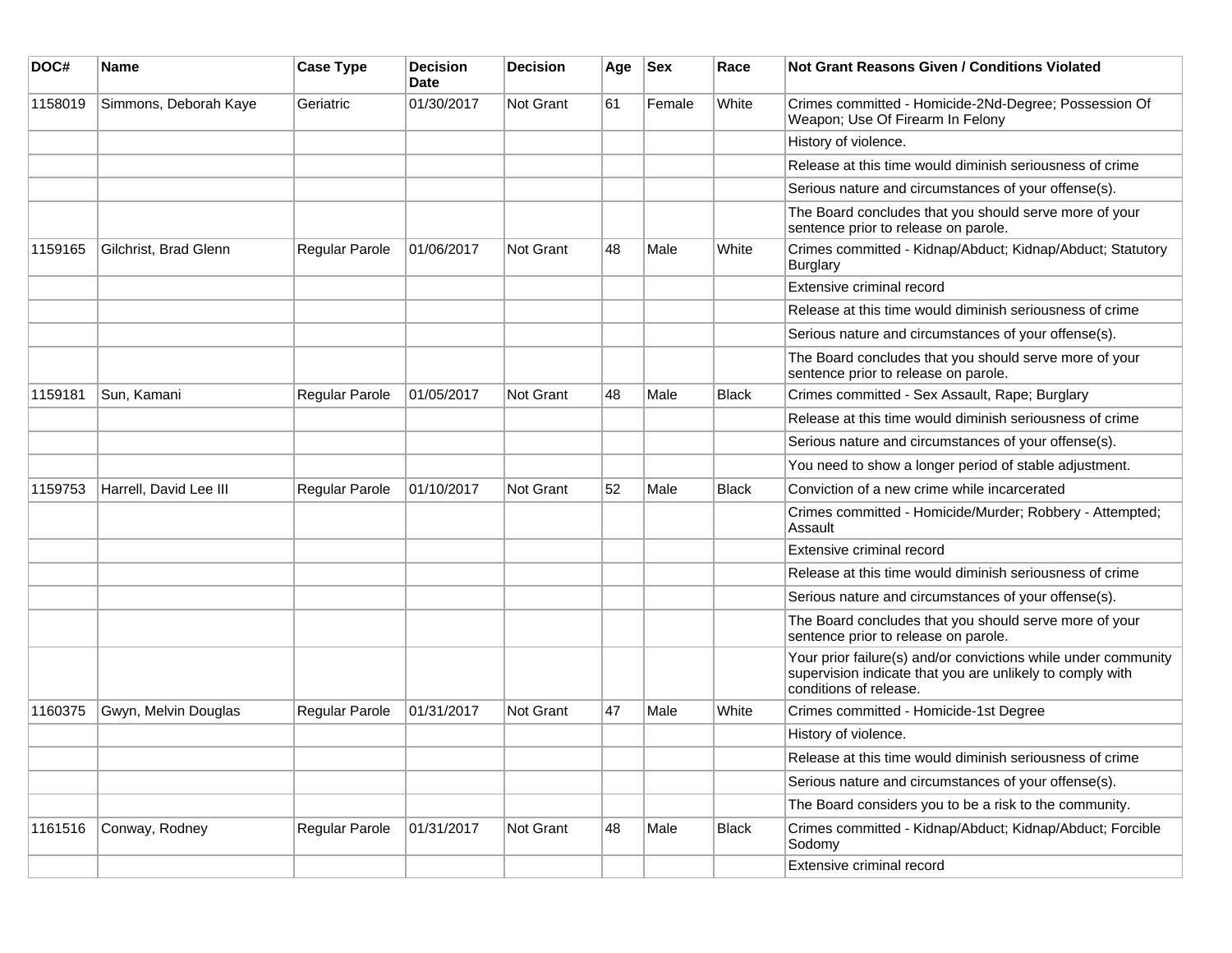| DOC#    | <b>Name</b>              | <b>Case Type</b>      | <b>Decision</b><br><b>Date</b> | <b>Decision</b>  | Age | $ $ Sex | Race         | Not Grant Reasons Given / Conditions Violated                                                                                                         |
|---------|--------------------------|-----------------------|--------------------------------|------------------|-----|---------|--------------|-------------------------------------------------------------------------------------------------------------------------------------------------------|
| 1161516 | Conway, Rodney           | Regular Parole        | 01/31/2017                     | Not Grant        | 48  | Male    | <b>Black</b> | Release at this time would diminish seriousness of crime                                                                                              |
|         |                          |                       |                                |                  |     |         |              | Serious nature and circumstances of your offense(s).                                                                                                  |
|         |                          |                       |                                |                  |     |         |              | The Board concludes that you should serve more of your<br>sentence prior to release on parole.                                                        |
|         |                          |                       |                                |                  |     |         |              | Your prior failure(s) and/or convictions while under community<br>supervision indicate that you are unlikely to comply with<br>conditions of release. |
| 1162531 | Evans, Reginald Cocheise | Regular Parole        | 01/31/2017                     | Not Grant        | 38  | Male    | <b>Black</b> | Crimes committed - Homicide-Capital; Robbery - Attempted;<br><b>Conspiracy Commit Felon-Nondrg</b>                                                    |
|         |                          |                       |                                |                  |     |         |              | History of violence.                                                                                                                                  |
|         |                          |                       |                                |                  |     |         |              | Release at this time would diminish seriousness of crime                                                                                              |
|         |                          |                       |                                |                  |     |         |              | Serious nature and circumstances of your offense(s).                                                                                                  |
|         |                          |                       |                                |                  |     |         |              | The Board considers you to be a risk to the community.                                                                                                |
|         |                          |                       |                                |                  |     |         |              | You need to show a longer period of stable adjustment.                                                                                                |
| 1162886 | Wolfe, Carson Edward     | Regular Parole        | 01/09/2017                     | Not Grant        | 58  | Male    | White        | Crimes committed - Homicide-1st Degree; Homicide-1st<br>Degree; Homicide-2Nd-Degree                                                                   |
|         |                          |                       |                                |                  |     |         |              | Release at this time would diminish seriousness of crime                                                                                              |
|         |                          |                       |                                |                  |     |         |              | Serious nature and circumstances of your offense(s).                                                                                                  |
| 1163934 | Forbes, Roger            | Regular Parole        | 01/03/2017                     | Not Grant        | 49  | Male    | Black        | Crimes committed - Robbery; Robbery; Malicious Wounding                                                                                               |
|         |                          |                       |                                |                  |     |         |              | History of violence.                                                                                                                                  |
|         |                          |                       |                                |                  |     |         |              | Release at this time would diminish seriousness of crime                                                                                              |
|         |                          |                       |                                |                  |     |         |              | Serious nature and circumstances of your offense(s).                                                                                                  |
|         |                          |                       |                                |                  |     |         |              | The Board concludes that you should serve more of your<br>sentence prior to release on parole.                                                        |
| 1164460 | Harrison, Eddie Dean     | Geriatric             | 01/03/2017                     | Not Grant        | 61  | Male    | White        | Crimes committed - Malicious Wounding; Marijuana-Possess;<br>Firing Into Dwelling Or Buildi                                                           |
|         |                          |                       |                                |                  |     |         |              | Extensive criminal record                                                                                                                             |
|         |                          |                       |                                |                  |     |         |              | Release at this time would diminish seriousness of crime                                                                                              |
|         |                          |                       |                                |                  |     |         |              | Serious nature and circumstances of your offense(s).                                                                                                  |
|         |                          |                       |                                |                  |     |         |              | The Board considers you to be a risk to the community.                                                                                                |
| 1165011 | Ferguson, Edwin Dale     | Geriatric             | 01/17/2017                     | <b>Not Grant</b> | 68  | Male    | White        | No Interest in Parole                                                                                                                                 |
| 1166845 | Maness, Guy Edward       | <b>Regular Parole</b> | 01/03/2017                     | <b>Not Grant</b> | 54  | Male    | White        | Conviction of a new crime while incarcerated                                                                                                          |
|         |                          |                       |                                |                  |     |         |              | Crimes committed - Homicide-1st Degree; Prisoner: Poss Sch<br>III Drug/Marij/Synth                                                                    |
|         |                          |                       |                                |                  |     |         |              | Release at this time would diminish seriousness of crime                                                                                              |
|         |                          |                       |                                |                  |     |         |              | Serious nature and circumstances of your offense(s).                                                                                                  |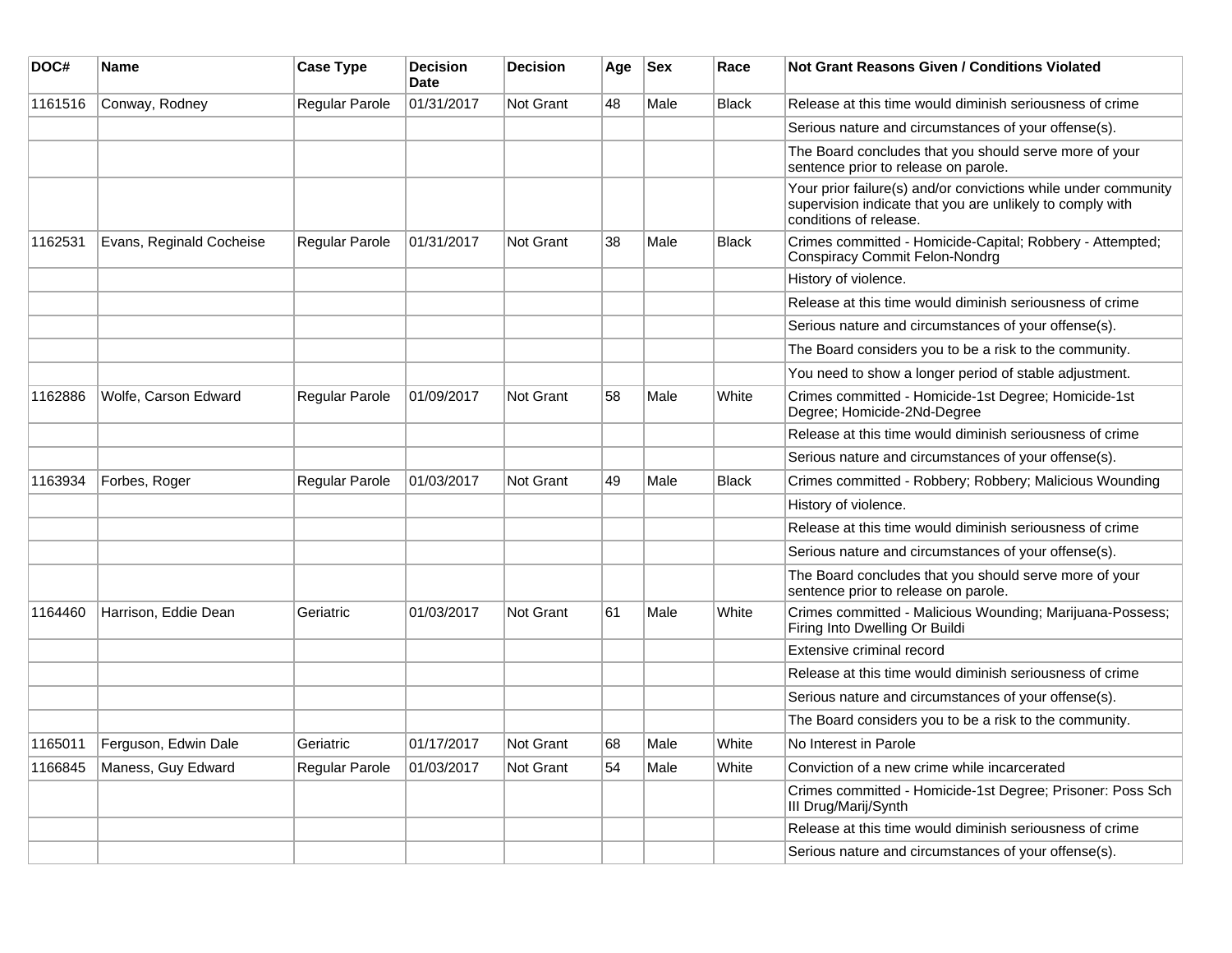| DOC#    | <b>Name</b>                   | <b>Case Type</b> | <b>Decision</b><br><b>Date</b> | <b>Decision</b>  | Age | <b>Sex</b> | Race         | Not Grant Reasons Given / Conditions Violated                                                                                                         |
|---------|-------------------------------|------------------|--------------------------------|------------------|-----|------------|--------------|-------------------------------------------------------------------------------------------------------------------------------------------------------|
| 1166845 | Maness, Guy Edward            | Regular Parole   | 01/03/2017                     | Not Grant        | 54  | Male       | White        | The Board concludes that you should serve more of your<br>sentence prior to release on parole.                                                        |
|         |                               |                  |                                |                  |     |            |              | The Board considers you to be a risk to the community.                                                                                                |
| 1167151 | Gore, Joseph Ronald           | Regular Parole   | 01/02/2017                     | <b>Not Grant</b> | 57  | Male       | Black        | Crimes committed - Homicide-1st Degree; Homicide-2Nd-<br>Degree                                                                                       |
|         |                               |                  |                                |                  |     |            |              | Extensive criminal record                                                                                                                             |
|         |                               |                  |                                |                  |     |            |              | Release at this time would diminish seriousness of crime                                                                                              |
|         |                               |                  |                                |                  |     |            |              | Serious nature and circumstances of your offense(s).                                                                                                  |
|         |                               |                  |                                |                  |     |            |              | The Board concludes that you should serve more of your<br>sentence prior to release on parole.                                                        |
|         |                               |                  |                                |                  |     |            |              | The Board considers you to be a risk to the community.                                                                                                |
| 1170881 | Fletcher, Winfred             | Regular Parole   | 01/01/2017                     | <b>Not Grant</b> | 61  | Male       | <b>Black</b> | Crimes committed - Kidnap/Abduct; Malicious Wounding;<br><b>Breaking And Entering</b>                                                                 |
|         |                               |                  |                                |                  |     |            |              | Extensive criminal record                                                                                                                             |
|         |                               |                  |                                |                  |     |            |              | History of violence.                                                                                                                                  |
|         |                               |                  |                                |                  |     |            |              | Release at this time would diminish seriousness of crime                                                                                              |
|         |                               |                  |                                |                  |     |            |              | Serious nature and circumstances of your offense(s).                                                                                                  |
|         |                               |                  |                                |                  |     |            |              | The Board considers you to be a risk to the community.                                                                                                |
|         |                               |                  |                                |                  |     |            |              | Your prior failure(s) and/or convictions while under community<br>supervision indicate that you are unlikely to comply with<br>conditions of release. |
| 1174329 | Anderson, Monique Nicole      | Regular Parole   | 01/10/2017                     | <b>Not Grant</b> | 39  | Female     | <b>Black</b> | No Interest in Parole                                                                                                                                 |
| 1174705 | <b>Burwell, Milvin Andrew</b> | Regular Parole   | 01/08/2017                     | <b>Not Grant</b> | 45  | Male       | <b>Black</b> | Crimes committed - Homicide-1st Degree; Homicide-1st<br>Degree; Homicide-1st Degree                                                                   |
|         |                               |                  |                                |                  |     |            |              | Serious nature and circumstances of your offense(s).                                                                                                  |
|         |                               |                  |                                |                  |     |            |              | You need to show a longer period of stable adjustment.                                                                                                |
| 1181694 | Liston, Philipe Michel        | Regular Parole   | 01/09/2017                     | Not Grant        | 57  | Male       | White        | Crimes committed - Aggravated Sexual Battery; Forcible<br>Sodomy; Parole Violation                                                                    |
|         |                               |                  |                                |                  |     |            |              | Release at this time would diminish seriousness of crime                                                                                              |
|         |                               |                  |                                |                  |     |            |              | Serious nature and circumstances of your offense(s).                                                                                                  |
|         |                               |                  |                                |                  |     |            |              | The Board considers you to be a risk to the community.                                                                                                |
|         |                               |                  |                                |                  |     |            |              | Your prior failure(s) and/or convictions while under community<br>supervision indicate that you are unlikely to comply with<br>conditions of release. |
| 1187009 | Rouhlac, Clarence Jr.         | Regular Parole   | 01/30/2017                     | Not Grant        | 70  | Male       | Black        | Crimes committed - Homicide-2Nd-Degree; Aggravated<br>Sexual Battery; Arson-Resid-Endangered Life                                                     |
|         |                               |                  |                                |                  |     |            |              | Extensive criminal record                                                                                                                             |
|         |                               |                  |                                |                  |     |            |              | Release at this time would diminish seriousness of crime                                                                                              |